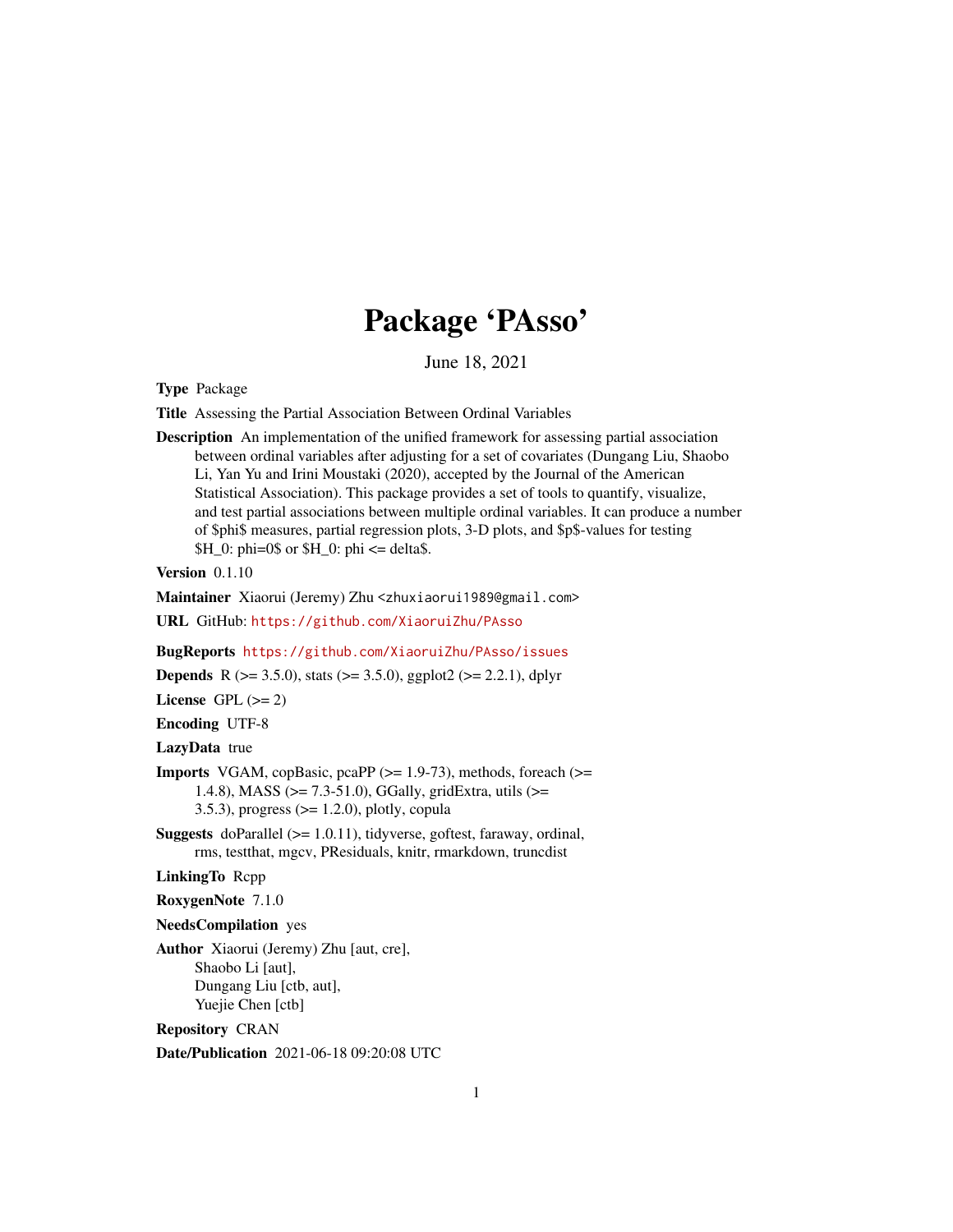## <span id="page-1-0"></span>R topics documented:

| Index |  |
|-------|--|
|       |  |
|       |  |
|       |  |
|       |  |
|       |  |
|       |  |
|       |  |
|       |  |
|       |  |
|       |  |

ANES2016 *The 2016 ANES Time Series Study with pre-election interview*

#### Description

A subset of 2,188 participants of the 2016 American National Election Time Series Study, which was to track the enduring social trend and record the political moment of 2016 (DeBell, 2018). This study consisted of two surveys with same population. The pre-election interview was during the weeks before the 2016 general election, including 4,271 respondents in total. The post-election interview is the re-interview during the weeks after the election, including 3,649 respondents (662 respondents did not complete post-interviews).

#### Usage

data(ANES2016)

## Format

A data frame with 2188 rows and 10 variables.

- age Respondent's age in years.
- edu.year Respondent's education year, which is mapped from education level: MS=8, HSdrop=11, HS=12, Coll=14, CCdeg=15, BAdeg=17, MAdeg=19.
- education Respondent's education level.
- income, num Respondent's family income in thousands: an numerical variable. It is median value of the range of each income level
- income Respondent's family income level:
	- $'(01)$  01. Under \$5,000' = 5,
	- '(02) 02. \$5,000-\$9,999',
	- '(03) 03. \$10,000-\$12,499',
	- '(04) 04. \$12,500-\$14,999',
	- '(05) 05. \$15,000-\$17,499',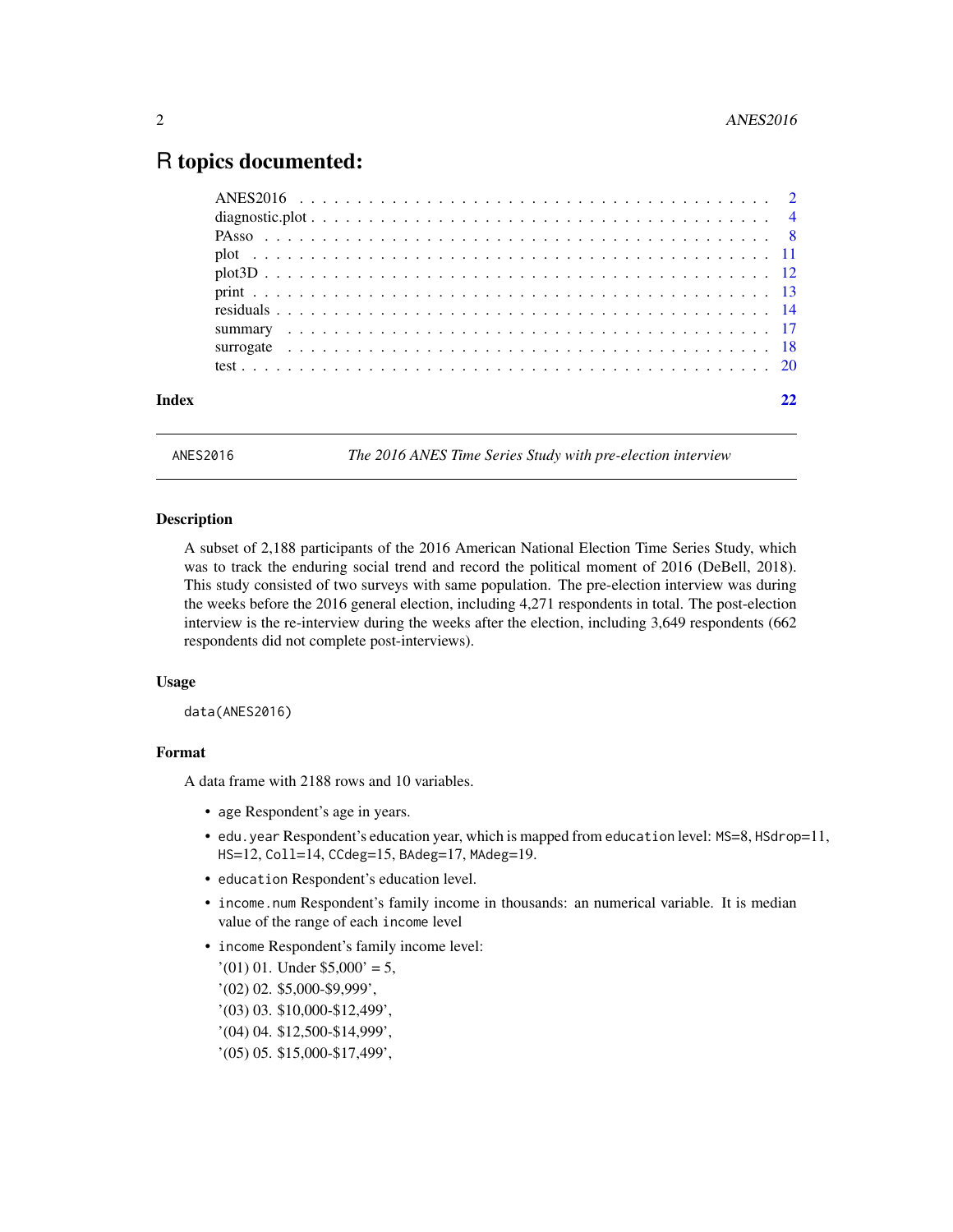- '(06) 06. \$17,500-\$19,999',
- '(07) 07. \$20,000-\$22,499',
- '(08) 08. \$22,500-\$24,999',
- '(09) 09. \$25,000-\$27,499',
- '(10) 10. \$27,500-\$29,999',
- '(11) 11. \$30,000-\$34,999',
- '(12) 12. \$35,000-\$39,999',
- '(13) 13. \$40,000-\$44,999', '(14) 14. \$45,000-\$49,999',
- '(15) 15. \$50,000-\$54,999',
- '(16) 16. \$55,000-\$59,999',
- '(17) 17. \$60,000-\$64,999',
- '(18) 18. \$65,000-\$69,999',
- '(19) 19. \$70,000-\$74,999',
- '(20) 20. \$75,000-\$79,999',
- '(21) 21. \$80,000-\$89,999',
- '(22) 22. \$90,000-\$99,999',
- '(23) 23. \$100,000-\$109,999',
- '(24) 24. \$110,000-\$124,999',
- '(25) 25. \$125,000-\$149,999',
- '(26) 26. \$150,000-\$174,999',
- '(27) 27. \$175,000-\$249,999',
- $(28)$  28. \$250,000 or more' = 250.
- PID Party identification: a numeric variable with value from 1 to 7 representing strong Democrat, strDem < weak Democrat, weakDem < independent Democrat, indDem < independent independent indind < independent Republican, indRep < weak Republican, weakRep < strong Republican, strRep.
- selfLR The respondent' self-placement about own left-right in 7 ordinal levels (from extremely liberal to extremely conservative). extLib: extremely liberal, Lib: liberal, sliLib: slightly liberal, Mod: moderate, sliCon: slightly conservative, Con: conservative, extCon: extremely conservative. extLib < Lib < sliLib < Mod < sliCon < Con < extCon.
- TrumpLR The respondent's opinion about Donald Trump's left-right placement (same scale as selfLR).
- ClinLR The respondent's opinion about Hilary Clinton's left-right placement (same scale as selfLR).
- PreVote The respondent's voting preference between Donald Trump and Hilary Clinton two months preceeding the November election (Pre-election interview). It is a factor with levels HillaryClinton and DonaldTrump.
- PreVote.num Recode the PreVote to numeric values, 'HillaryClinton'=0, 'DonaldTrump'=1.
- WeightforPreVote Pre-election weight of a respondent.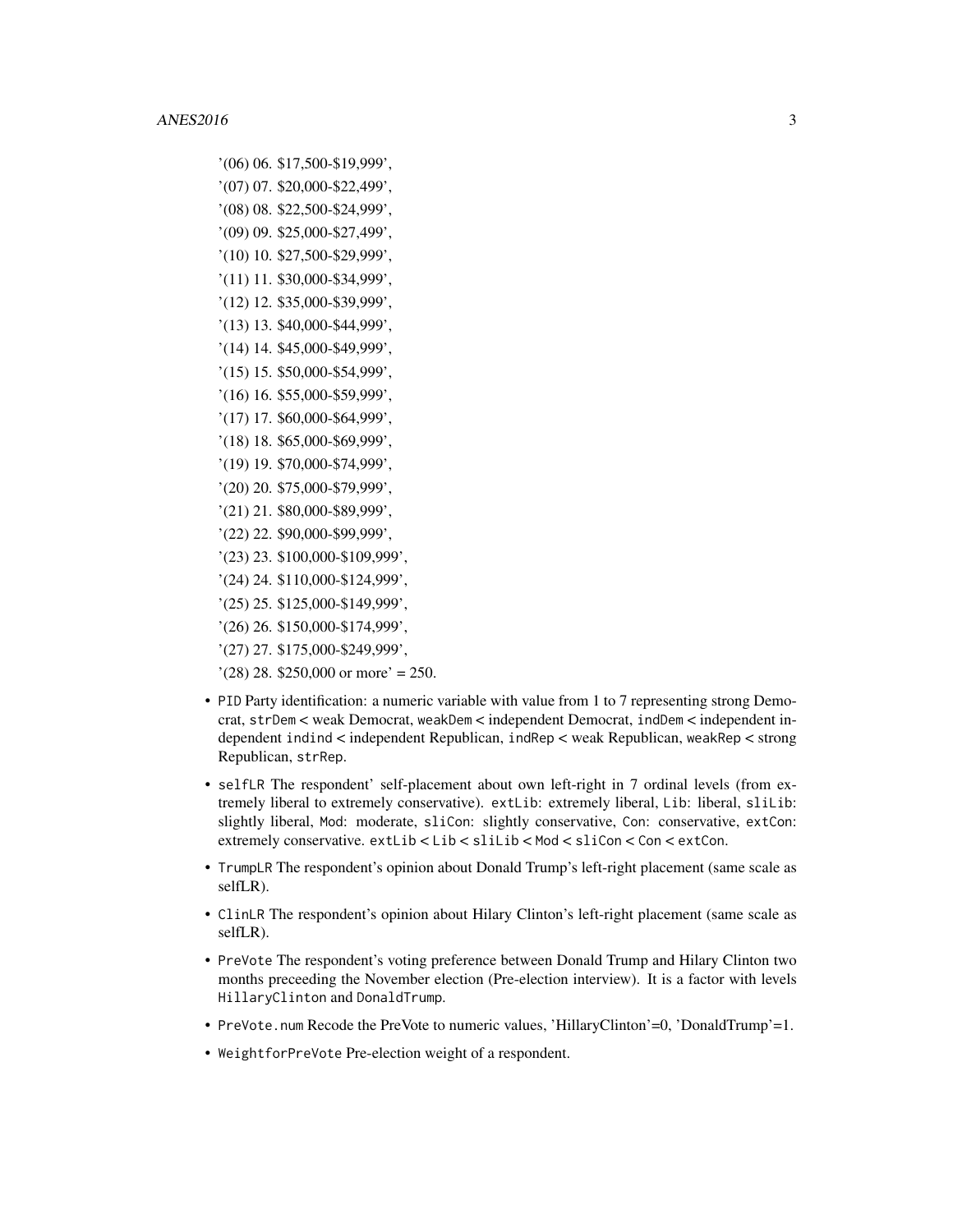#### <span id="page-3-0"></span>Details

The Pre-election preference is recorded as "PreVote" and the "PreVote.num" is the numeric of it. Observations with missing values, or "No thought" responses have been removed. Respondents expressing a voting preference other than Clinton or Trump have been removed.

#### References

DeBell, Matthew, Jon A. Krosnick, Katie Gera, David S. Yeager, and Michael P. McDonald. The turnout gap in surveys: Explanations and solutions. *Sociological Methods & Research*, 2018. doi: [10.1177/0049124118769085](https://doi.org/10.1177/0049124118769085)

Enamorado, T., Fifield, B., & Imai, K. (2018). *User's guide and codebook for the ANES 2016 time series voter validation supplemental data*. Technical Report, American National Election Studies.

#### Examples

head(ANES2016)

diagnostic.plot *Residual-based diagnostic plots*

#### Description

A set of visualization tools for the diagnostic of the fitted model in the partial association analysis. It can provides a plot matrix including Q-Q plots, residual-vs-fitted plots, residual-vs-covariate plots of all the fitted models. This function also support the direct diagnostic of the cumulative link regression model in the class of [clm](#page-0-0), [glm](#page-0-0), [lrm](#page-0-0), [orm](#page-0-0), [polr](#page-0-0). Currently, [vglm](#page-0-0) is not supported.

#### Usage

```
diagnostic.plot(object, ...)
## Default S3 method:
diagnostic.plot(object, ...)
## S3 method for class 'resid'
diagnostic.plot(object, output = c("qq", "fitted", "covariate"), ...)
## S3 method for class 'PAsso'
diagnostic.plot(
  object,
  output = c("qq", "fitted", "covariate"),
 model_id = NULL,x_name = NULL,...
)
## S3 method for class 'glm'
```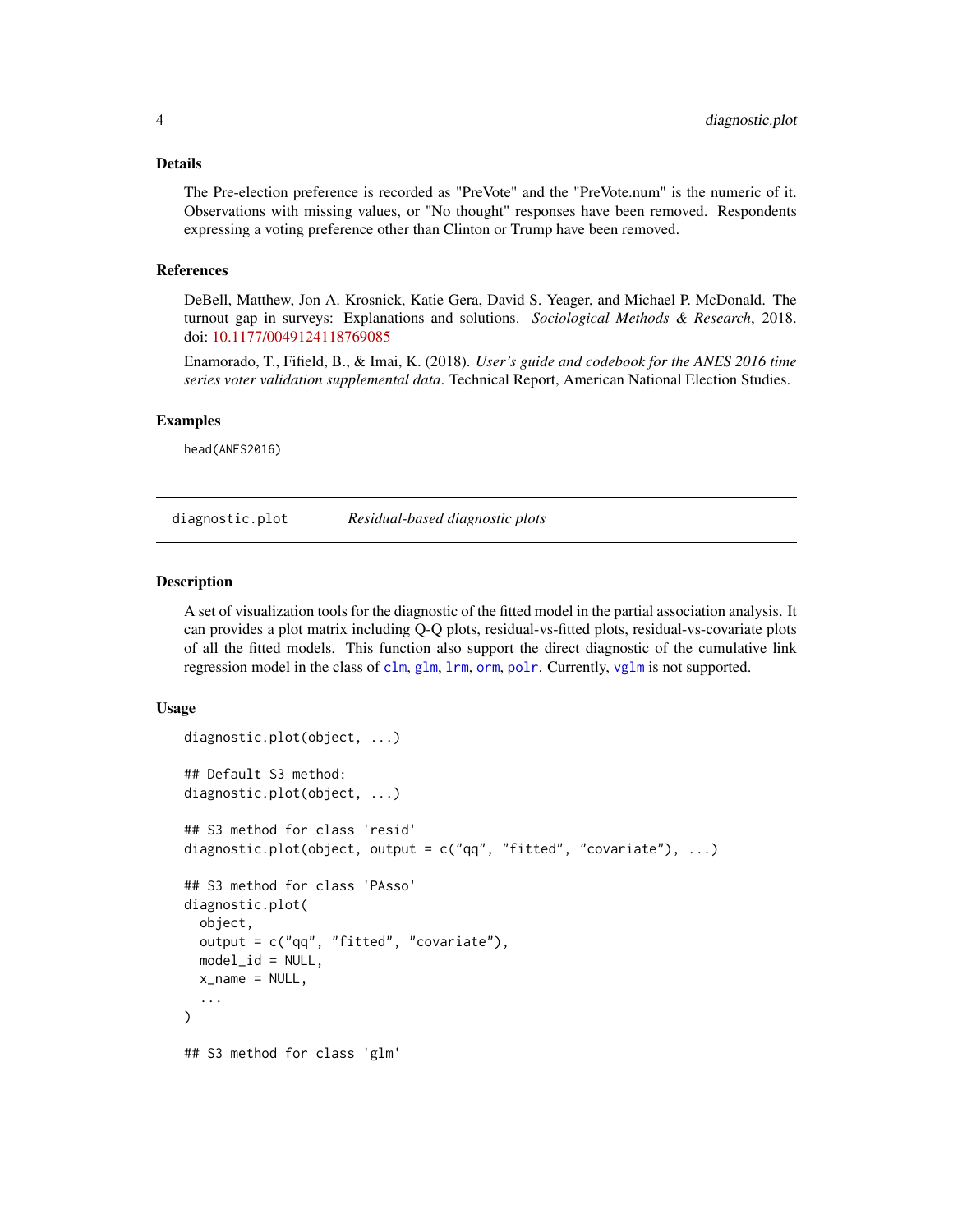```
diagnostic.plot(
 object,
 output = c("qq", "fitted", "covariate"),
 x = NULL,fit = NULL,distribution = qnorm,
 ncol = NULL,alpha = 1,
 xlab = NULL,
 color = "#444444",
  shape = 19,
  size = 2,
 qqpoint.color = "#444444",
  qqpoint.shape = 19,
  qqpoint.size = 2,
  qqline.color = "#888888",
  qqline.linetype = "dashed",
  qqline.size = 1,
  smooth = TRUE,
  smooth.color = "red",
  smooth.linetype = 1,
 smooth.size = 1,
 fill = NULL,resp_name = NULL,
  ...
\mathcal{L}## S3 method for class 'clm'
diagnostic.plot(object, output = c("qq", "fitted", "covariate"), ...)
## S3 method for class 'lrm'
diagnostic.plot(object, output = c("qq", "fitted", "covariate"), ...)
## S3 method for class 'orm'
diagnostic.plot(object, output = c("qq", "fitted", "covariate"), ...)
## S3 method for class 'polr'
diagnostic.plot(object, output = c("qq", "fitted", "covariate"), ...)
```

| object | The object in the support classes (This function is mainly designed for PAsso).                                                                                                                                                                                                                                                       |
|--------|---------------------------------------------------------------------------------------------------------------------------------------------------------------------------------------------------------------------------------------------------------------------------------------------------------------------------------------|
| .      | Additional optional arguments can be passed onto ggplot for drawing various<br>plots.                                                                                                                                                                                                                                                 |
| output | A character string specifying what type of output to plot. Default is "qq" which<br>produces a plot matrix with quantile-quantile plots of the residuals. "fitted"<br>produces a plot matrix between residuals and all corresponding fitted responses.<br>"covariates" produces a plot matrix between residuals and corresponding co- |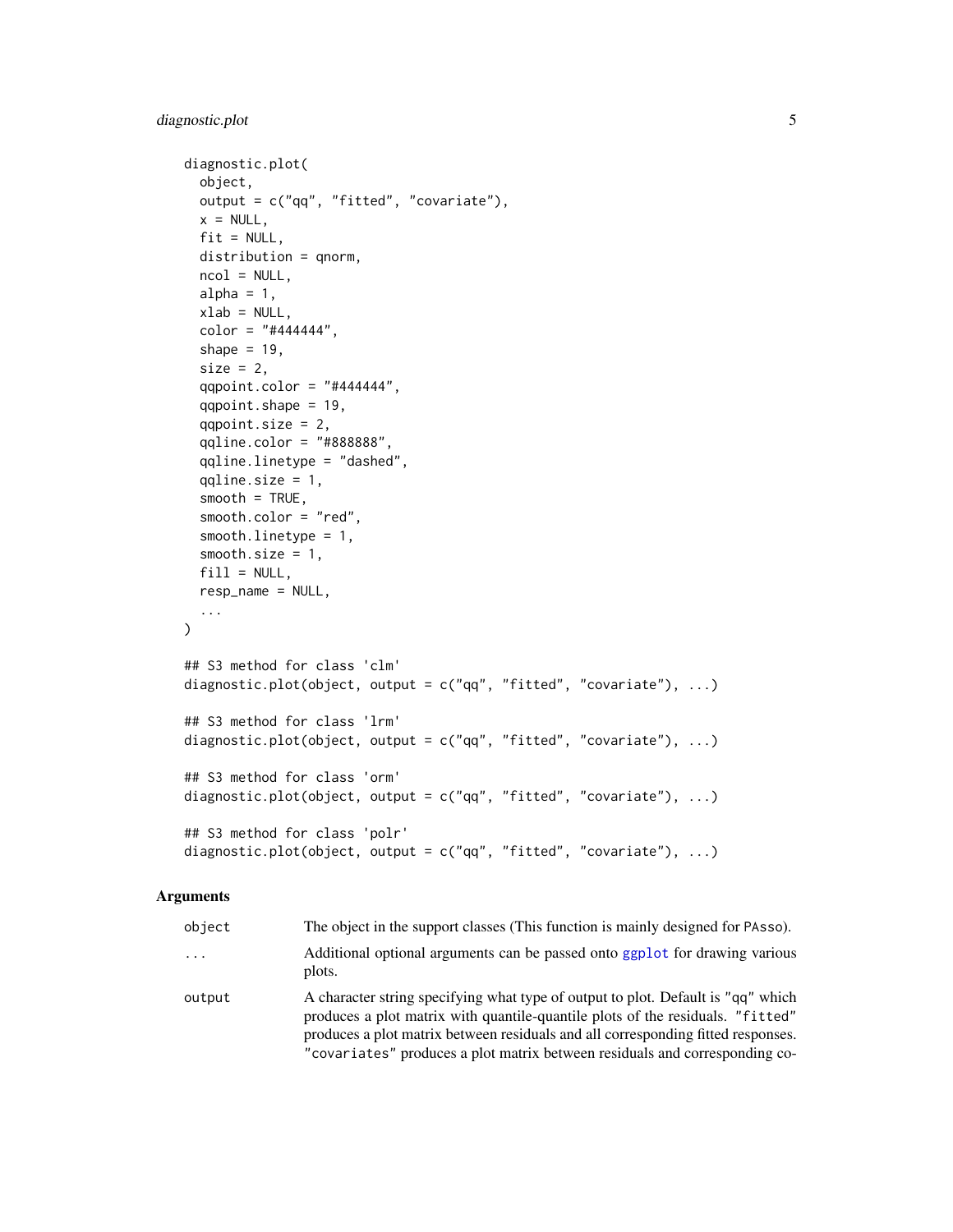|                 | variate.                                                                                                                                                                                                                                                                                                                                                    |  |
|-----------------|-------------------------------------------------------------------------------------------------------------------------------------------------------------------------------------------------------------------------------------------------------------------------------------------------------------------------------------------------------------|--|
| model_id        | A number refers to the index of the model that needs to be diagnosed. If NULL,<br>all models will be diagnosed.                                                                                                                                                                                                                                             |  |
| x_name          | A string refers to the covariate name that needs to be diagnosed. If NULL, all<br>adjustments will be diagnosed.                                                                                                                                                                                                                                            |  |
| х               | A vector giving the covariate values to use for residual-by-covariate plots (i.e.,<br>when output $=$ "covariate").                                                                                                                                                                                                                                         |  |
| fit             | The fitted model from which the residuals were extracted. (Only required if<br>output = "fitted" and object inherits from class "resid".)                                                                                                                                                                                                                   |  |
| distribution    | Function that computes the quantiles for the reference distribution to use in the<br>quantile-quantile plot. Default is qnorm which is only appropriate for models<br>using a probit link function. When jitter.scale = "probability", the refer-<br>ence distribution is always $U(-0.5, 0.5)$ . (Only required if object inherits from<br>class "resid".) |  |
| ncol            | Integer specifying the number of columns to use for the plot layout (if requesting<br>multiple plots). Default is NULL.                                                                                                                                                                                                                                     |  |
| alpha           | A single values in the interval $[0, 1]$ controlling the opacity alpha of the plotted<br>points. Only used when $nsim > 1$ .                                                                                                                                                                                                                                |  |
| xlab            | Character string giving the text to use for the x-axis label in residual-by-covariate<br>plots. Default is NULL.                                                                                                                                                                                                                                            |  |
| color           | Character string or integer specifying what color to use for the points in the<br>residual vs fitted value/covariate plot. Default is "black".                                                                                                                                                                                                              |  |
| shape           | Integer or single character specifying a symbol to be used for plotting the points<br>in the residual vs fitted value/covariate plot.                                                                                                                                                                                                                       |  |
| size            | Numeric value specifying the size to use for the points in the residual vs fitted<br>value/covariate plot.                                                                                                                                                                                                                                                  |  |
| qqpoint.color   | Character string or integer specifying what color to use for the points in the<br>quantile-quantile plot.                                                                                                                                                                                                                                                   |  |
| qqpoint.shape   | Integer or single character specifying a symbol to be used for plotting the points<br>in the quantile-quantile plot.                                                                                                                                                                                                                                        |  |
| qqpoint.size    | Numeric value specifying the size to use for the points in the quantile-quantile<br>plot.                                                                                                                                                                                                                                                                   |  |
| qqline.color    | Character string or integer specifying what color to use for the points in the<br>quantile-quantile plot.                                                                                                                                                                                                                                                   |  |
| qqline.linetype |                                                                                                                                                                                                                                                                                                                                                             |  |
|                 | Integer or character string (e.g., "dashed") specifying the type of line to use in<br>the quantile-quantile plot.                                                                                                                                                                                                                                           |  |
| qqline.size     | Numeric value specifying the thickness of the line in the quantile-quantile plot.                                                                                                                                                                                                                                                                           |  |
| smooth          | Logical indicating whether or not too add a nonparametric smooth to certain<br>plots. Default is TRUE.                                                                                                                                                                                                                                                      |  |
| smooth.color    | Character string or integer specifying what color to use for the nonparametric<br>smooth.                                                                                                                                                                                                                                                                   |  |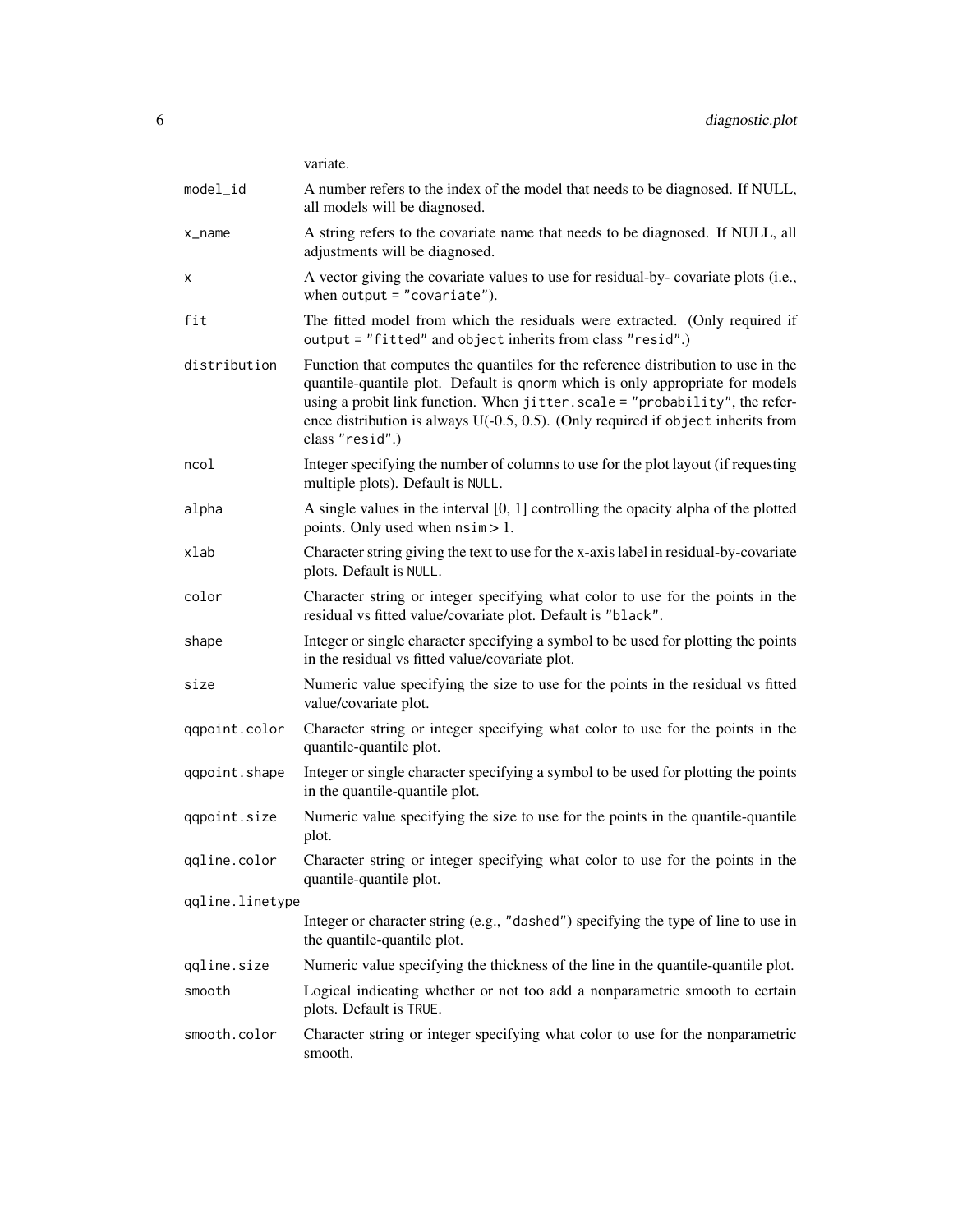| smooth.linetype |                                                                                                                                                                                                                           |
|-----------------|---------------------------------------------------------------------------------------------------------------------------------------------------------------------------------------------------------------------------|
|                 | Integer or character string (e.g., "dashed") specifying the type of line to use for<br>the nonparametric smooth.                                                                                                          |
| smooth.size     | Numeric value specifying the thickness of the line for the nonparametric smooth.                                                                                                                                          |
| fill            | Character string or integer specifying the color to use to fill the boxplots for<br>residual-by-covariate plots when x is of class "factor". Default is NULL which<br>colors the boxplots according to the factor levels. |
| resp_name       | Character string to specify the response name that will be displayed in the figure.                                                                                                                                       |

## Value

A "ggplot" object for supported models. For class "PAsso", it returns a plot in "gtable" object that combines diagnostic plots of all responses.

- A "ggplot" object based on the input residuals.
- A "ggplot" object based on the input residuals.

A plot in "gtable" object that combines diagnostic plots of all responses.

A "ggplot" object based on the residuals generated from glm object.

A "ggplot" object based on the residuals generated from clm object.

A "ggplot" object based on the residuals generated from lrm object.

A "ggplot" object based on the residuals generated from orm object.

A "ggplot" object based on the residuals generated from polr object.

#### Examples

```
# Import data for partial association analysis
data("ANES2016")
ANES2016$PreVote.num <- as.factor(ANES2016$PreVote.num)
PAsso_3v <- PAsso(responses = c("PreVote.num", "PID", "selfLR"),
                  adjustments = c("income.num", "age", "edu.year"),
                  data = ANES2016, uni.model = "probit",
                  method = c("kendall"),
                  resids.type = "surrogate", jitter = "latent")
diag_p1 <- diagnostic.plot(object = PAsso_3v, output = "qq")
diag_p2 <- diagnostic.plot(object = PAsso_3v, output = "fitted")
diag_p3 <- diagnostic.plot(object = PAsso_3v, output = "covariate")
# Simply diagnose a model
# Fit cumulative link models
fit1 <- ordinal::clm(PreVote.num ~ income.num + age + edu.year, data = ANES2016, link = "logit")
# diagnostic.plot
plot_qq_1 <- diagnostic.plot(object = fit1, output = "qq")
plot_fit_1 <- diagnostic.plot(object = fit1, output = "fitted")
plot_cov_1 <- diagnostic.plot(object = fit1, output = "covariate")
```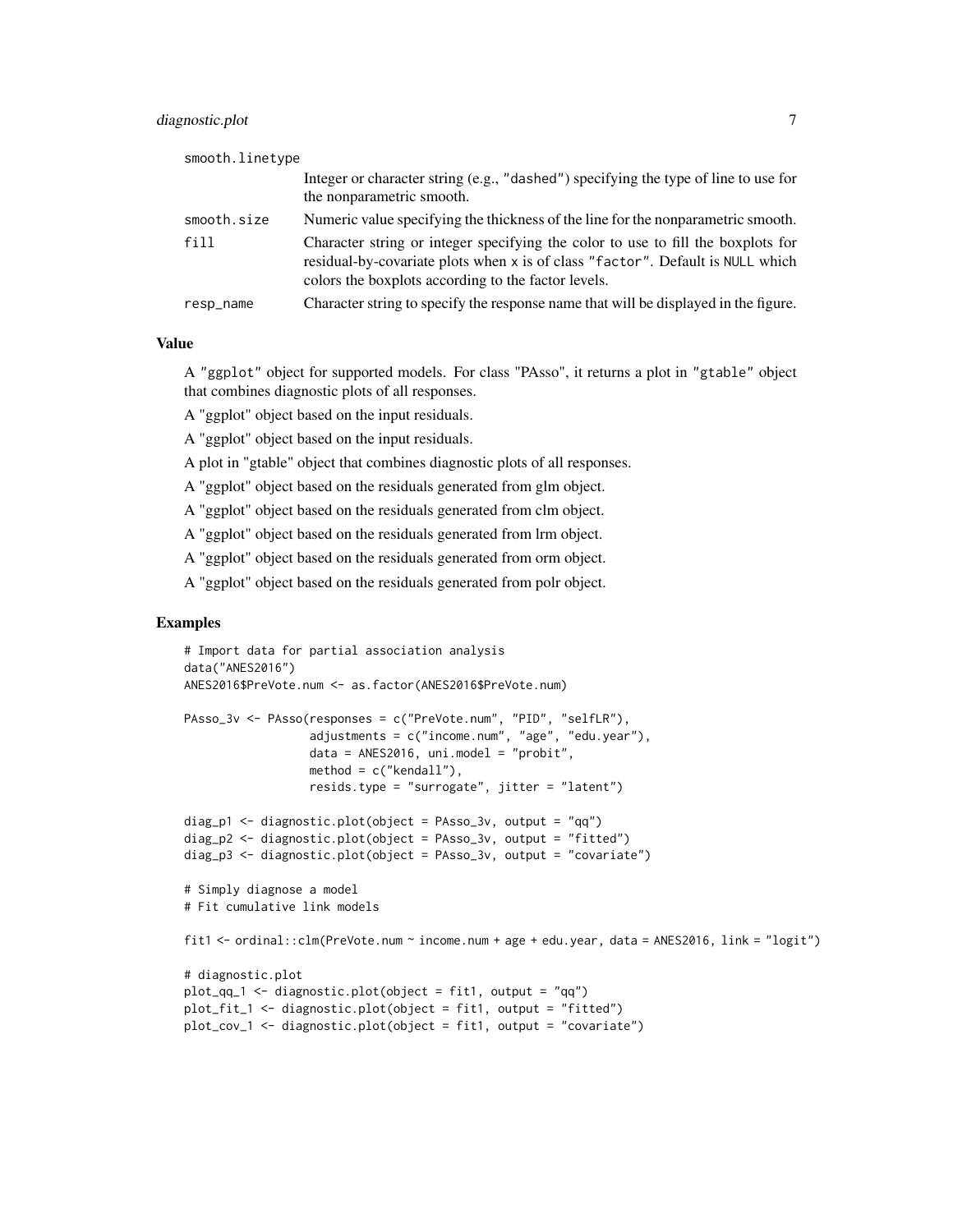<span id="page-7-0"></span>8 **PAsso** 

PAsso *Partial association analysis between ordinal responses after adjusting for a set of covariates*

## **Description**

This function is mainly designed for conducting the partial association analysis. It provides two ways of using:

1. A user-friendly way: only need "responses", "adjustments", and "data". All the rest of the argument will be setted as default (see Arguments for details of default).

2. An advanced way: user can input a list of fitted models by "fitted.models", then the "responses" and "adjustments" are not necessary. Supported class of cumulative link models in [clm](#page-0-0), [glm](#page-0-0), [lrm](#page-0-0), [orm](#page-0-0), [polr](#page-0-0), [vglm](#page-0-0), .

It generates an object that has partial association matrix, marginal association, and some attributes: "arguments" saves c(association, method, resids.type). "responses" contains the names of response variables. The attribute "adjustments" contains the names of covariates. The "summary" function of "PAsso" class of object provides marginal association ' matrix for comparison purpose.

#### Usage

```
PAsso(
  responses,
  adjustments,
  data,
  uni.model = c("probit", "logit", "acat"),
  models = NULL,
  method = c("kendall", "pearson", "wolfsigma"),
  resids.type = c("surrogate", "sign", "general", "deviance"),
  jitter = c("latent", "uniform"),
  jitter.uniform.scale = c("probability", "response"),
  fitted.models = NULL,
  n_{\text{max}} = 20,
  association = "partial",
  ...
)
```

| responses   | A string vector that specifies response variables. It requires to be equal or greater<br>than two variables in the data frame.                                                                                                          |
|-------------|-----------------------------------------------------------------------------------------------------------------------------------------------------------------------------------------------------------------------------------------|
| adjustments | A string vector specifies covariates/confounders that need to be adjusted.                                                                                                                                                              |
| data        | A data frame including responses and adjustments.                                                                                                                                                                                       |
| uni.model   | A character string specifying the universal model setting for all responses. De-<br>fault "logit" refers to cumulative logit model. "probit" refers to cumulative<br>probit model. "acat" fits an adjacent categories regression model. |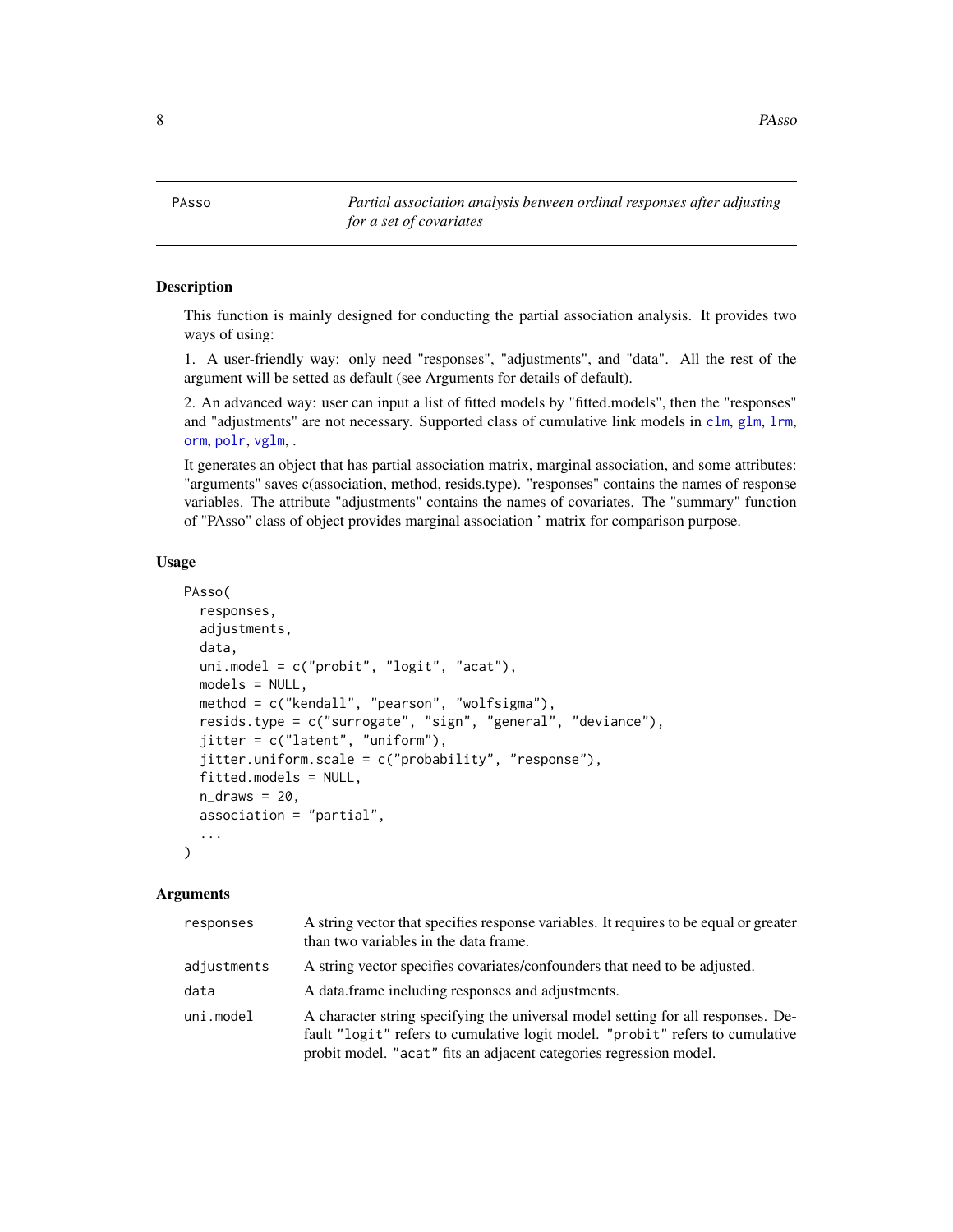#### <span id="page-8-0"></span>PAsso 9

| models               | A string vector contains default link functions of fitting models with respect to<br>each response variable. If "models" is missing or has any one of the model<br>unspecified, "uni.model" is used to specify same models for all responses au-<br>tomatically. But, this argument has higher priority than the "uni.model" as<br>long as the length of "models" equals to the number of "responses". |
|----------------------|--------------------------------------------------------------------------------------------------------------------------------------------------------------------------------------------------------------------------------------------------------------------------------------------------------------------------------------------------------------------------------------------------------|
| method               | A string argument to specify correlation coefficient method. Three choices<br>c("kendall","pearson","wolfsigma"). The default is "kendall"                                                                                                                                                                                                                                                             |
| resids.type          | A character string specifying which type of residuals to generate Current options<br>are "latent" and "uniform". Default is "latent".                                                                                                                                                                                                                                                                  |
|                      | surrogate surrogate residuals (Liu and Zhang, 2017);<br>sign sign-based residuals (Li and Shepherd, 2010, 2012);<br>general generalized residuals (Franses and Paap, 2001);<br>deviance deviance residuals (-2*loglik).                                                                                                                                                                                |
|                      | Although "sign", "general", and "deviance" are provided in this package,<br>these residuals are problematic for partial association analysis between ordinal<br>response (more discussions see Liu, Dungang, Li, Shaobo, Yu, Yan, and Mous-<br>taki, Irini.(2020))                                                                                                                                     |
| jitter               | A character string specifying how to generate surrogate residuals. Current op-<br>tions are "latent" and "uniform". Default is "latent".                                                                                                                                                                                                                                                               |
|                      | latent surrogate residuals.                                                                                                                                                                                                                                                                                                                                                                            |
|                      | uniform sign-based residuals.                                                                                                                                                                                                                                                                                                                                                                          |
| jitter.uniform.scale |                                                                                                                                                                                                                                                                                                                                                                                                        |
|                      | A character string specifying the scale on which to perform the jittering when-<br>ever jitter = "uniform". More details: PAsso:: residuals.                                                                                                                                                                                                                                                           |
| fitted.models        | A list contains all the models (S3 objects) you want to assess for the partial<br>association between ordinal responses after adjusting for a set of covariates co-<br>variates. All of these models should be applied to the same dataset, having same<br>covariates, same sample size etc. The models in this list can be an object of class<br>clm, glm, 1rm, orm, polr, vglm.                      |
| n_draws              | A number to specify draws of surrogate residuls such that the partial correla-<br>tion coefficients are calculated repeatedly. The final correlation coefficients are<br>the average of all partial correlation coefficients. It is the "nsim" argument in<br>"residuals()" function.                                                                                                                  |
| association          | An default argument to specify the partial association. Leave this further devel-<br>opment of package such that other association analyses can be embedded.                                                                                                                                                                                                                                           |
| $\cdots$             | Additional optional arguments.                                                                                                                                                                                                                                                                                                                                                                         |

## Value

An object of class "PAsso" is a list containing at least the following components. It contains the partial correlation matrix and multiple repeats if n\_draws > 1. This object has "arguments" attribute saved as c(association, method, resids.type), "responses" attribute, and "adjustments" attribute. The list contains:

corr The estimated correlation matrix(average of rep\_MatCorr) of partial association after adjusting confounders;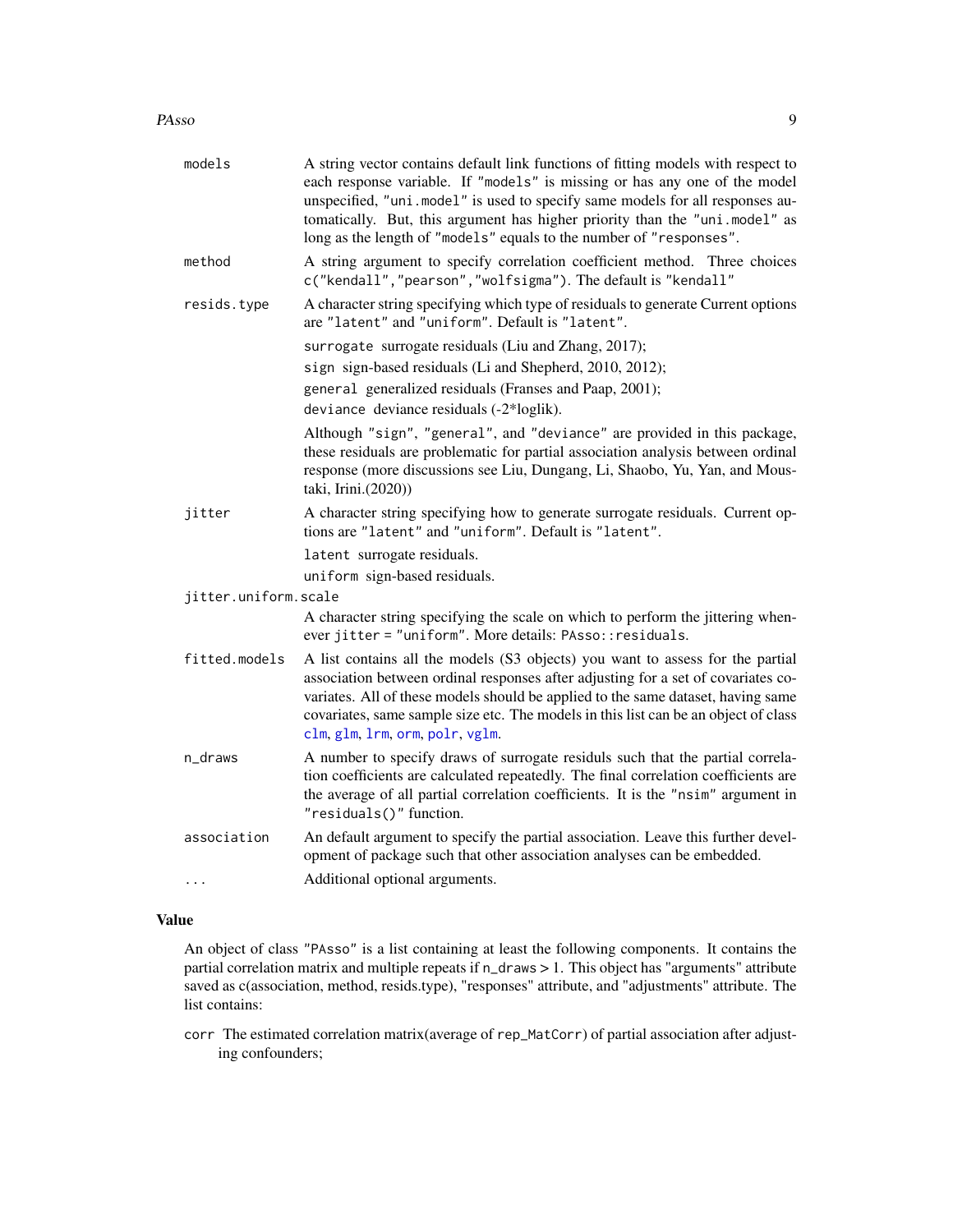rep\_corr The replications of estimated correlation matrix;

rep\_SRs The replications of surrogate residuals if partial association is applied;

fitted.models The list stores all fitted.models;

data The data.frame of original dataset;

mods\_n The sample size of each fitted model;

cor\_func The correlation function after assign different method;

Marg\_corr The marginal association matrix.

#### References

Liu, D., Li, S., Yu, Y., & Moustaki, I. (2020). Assessing partial association between ordinal variables: quantification, visualization, and hypothesis testing. *Journal of the American Statistical Association*, 1-14. doi: [10.1080/01621459.2020.1796394](https://doi.org/10.1080/01621459.2020.1796394)

Liu, D., & Zhang, H. (2018). Residuals and diagnostics for ordinal regression models: A surrogate approach. *Journal of the American Statistical Association*, 113(522), 845-854. doi: [10.1080/](https://doi.org/10.1080/01621459.2017.1292915) [01621459.2017.1292915](https://doi.org/10.1080/01621459.2017.1292915)

Li, C., & Shepherd, B. E. (2010). Test of association between two ordinal variables while adjusting for covariates. *Journal of the American Statistical Association*, 105(490), 612-620. doi: [10.1198/](https://doi.org/10.1198/jasa.2010.tm09386) [jasa.2010.tm09386](https://doi.org/10.1198/jasa.2010.tm09386)

Li, C., & Shepherd, B. E. (2012). A new residual for ordinal outcomes. *Biometrika*, 99(2), 473-480. doi: [10.1093/biomet/asr073](https://doi.org/10.1093/biomet/asr073)

Franses, P. H., & Paap, R. (2001). *Quantitative models in marketing research*. Cambridge University Press. doi: [10.1017/CBO9780511753794](https://doi.org/10.1017/CBO9780511753794)

#### Examples

```
###########################################################
# User-friendly way of using
###########################################################
library(MASS)
# Import ANES2016 data in "PAsso"
data(ANES2016)
# User-friendly way of using: Parial association analysis
PAsso_1 <- PAsso(responses = c("PreVote.num", "PID"),
                adjustments = c("income.num", "age", "edu.year"),
                data = ANES2016,
               method = c("kendall"))
print(PAsso_1, digits = 4)
summary(PAsso_1, digits = 4)
###########################################################
# Advanced way of using
###########################################################
```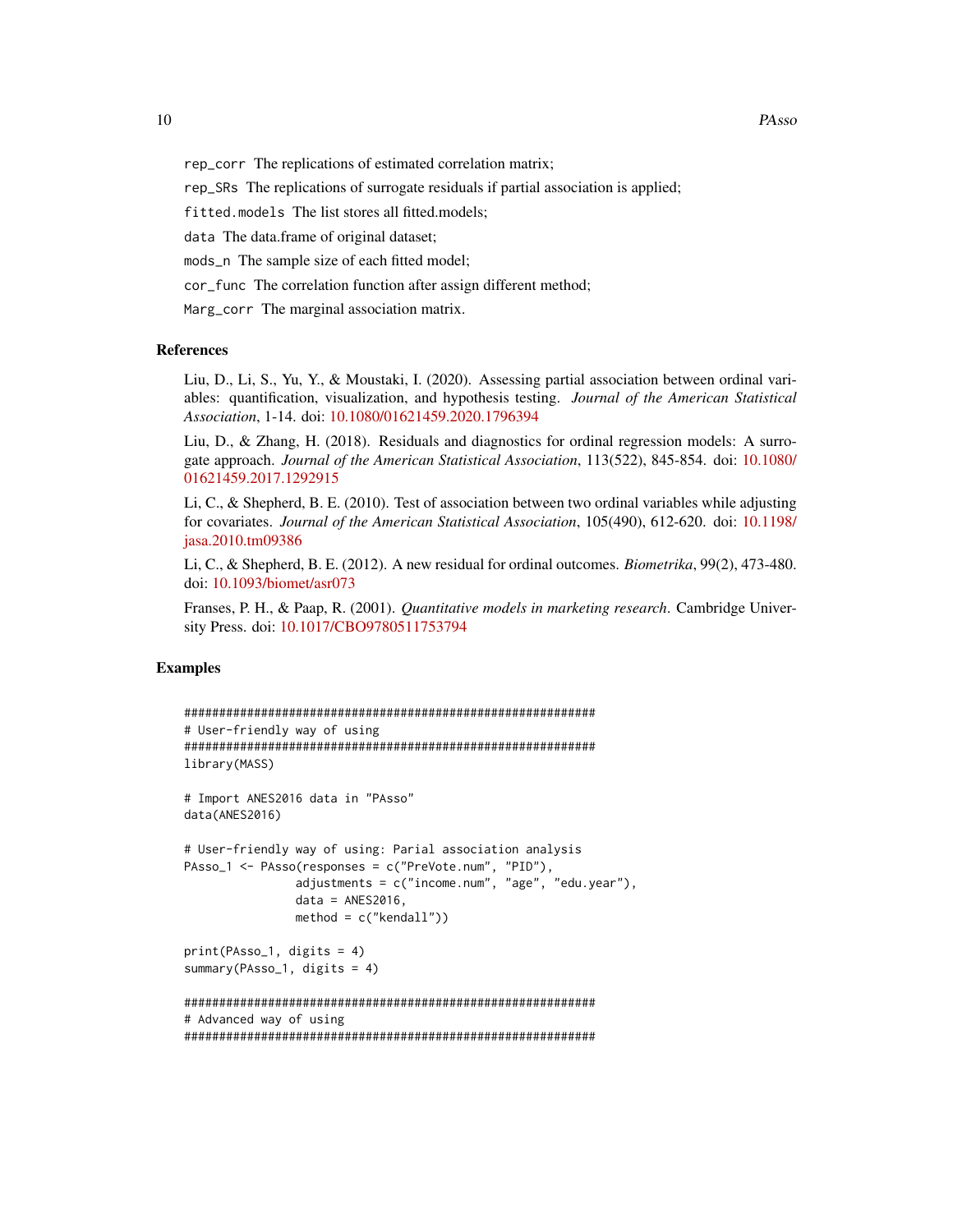```
fit.vote<- glm(PreVote.num ~ income.num+ age + edu.year, data = ANES2016,
               family = binomial(link = "probit"))
fit.PID<- polr(as.factor(PID) ~ income.num+age+edu.year, data = ANES2016,
              method="probit", Hess = TRUE)
PAsso_adv1 <- PAsso(fitted.models=list(fit.vote, fit.PID),
                    method = c("kendall"),
                    resids.type = "surrogate")
print(PAsso_adv1, digits = 4)
summary(PAsso_adv1, digits = 4)
```
plot *A matrix of partial regression plots between responses after adjustments*

#### Description

A plot matrix to display the results of partial association analyses. Upper-triangle contains scatterplot matrix between each pair of response variables. Lower-triangle contains the partial correlation coefficients adjusted by covariates.

#### Usage

## S3 method for class 'PAsso'  $plot(x, color = "#444444", shape = 19, size = 2, alpha = 0.5, ...)$ 

#### Arguments

| $\mathsf{x}$ | The object in "PAsso" class that is generated by "PAsso" or "test".                                                                 |
|--------------|-------------------------------------------------------------------------------------------------------------------------------------|
| color        | The color of points.                                                                                                                |
| shape        | The shapre of points. For more details see the help vignette: vignette("ggplot2-specs", package<br>$=$ "ggplot2")                   |
| size         | The size of points. For more details see the help vignette: vignette("ggplot2-specs", package<br>$=$ "ggplot2")                     |
| alpha        | The value to make the points transparent. For more details see the help vignette:<br>vignette("ggplot2-specs", package = "ggplot2") |
| $\ddotsc$    | Additional optional arguments to be passed onto.                                                                                    |

## Details

A pairwise plot matrix reveals the partial association between ordinal variables. All the plots are based on surrogate residuals generated from "resides" function. Graphics are designed based on [ggplot2](#page-0-0) and "GGally".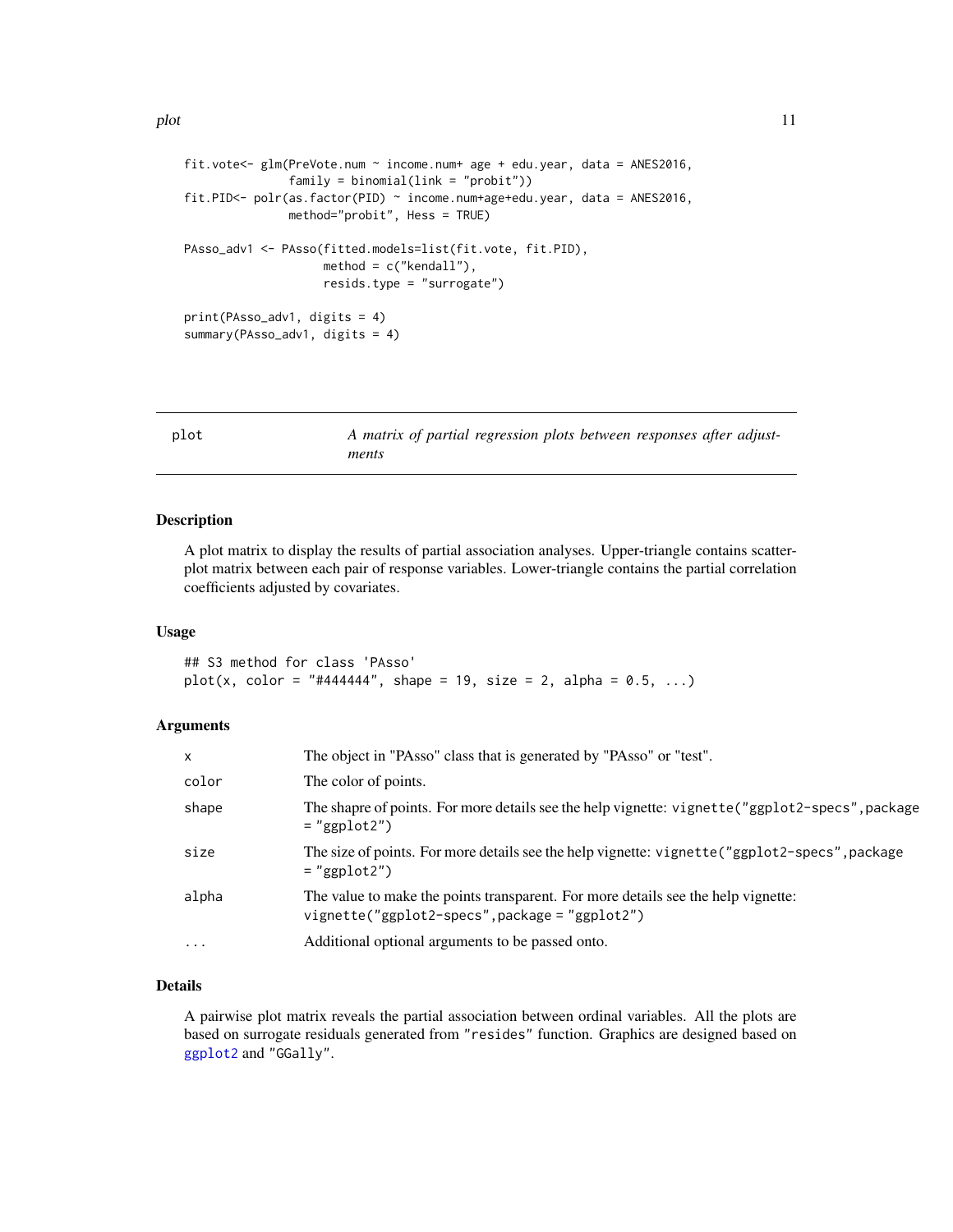## Value

A "GGally" object.

## Examples

```
data(ANES2016)
summary(ANES2016)
PAsso_2v <- PAsso(responses = c("PreVote.num", "PID"),
                 adjustments = c("income.num", "age", "edu.year"),
                 data = ANES2016)
```
plot(PAsso\_2v)

plot3D *3-D P-P plot and false color level plot for the inspection of the partial association analysis*

#### Description

A list of 3-D P-P plots (or false color level plots when type = "contour") for the inspection of the partial association analysis. Each plot is either 3-D P-P plot or level plot from an empirical copula trained from the surrogate residuals of a pair of responses.

## Usage

```
plot3D(object, y1, y2, ...)
## Default S3 method:
plot3D(object, y1, y2, ...)
## S3 method for class 'PAsso'
plot3D(object, y1, y2, type = c("surface3D", "contour"), ...)
```

| object   | A PAsso class of object.                                                                                                                                         |
|----------|------------------------------------------------------------------------------------------------------------------------------------------------------------------|
| y1       | A string to specify the first response for the 3D plot.                                                                                                          |
| y2       | A string to specify the second response for the 3D plot. If either one of the y1<br>or y2 is missing. The plot 3D will draw 3D plots for all pairs of responses. |
| $\cdots$ | Additional optional arguments.                                                                                                                                   |
| type     | A character string specifying the trace type (e.g. "surface3D", "contour"). "con-<br>tour" creates a 2D contour plot between u and v.                            |

<span id="page-11-0"></span>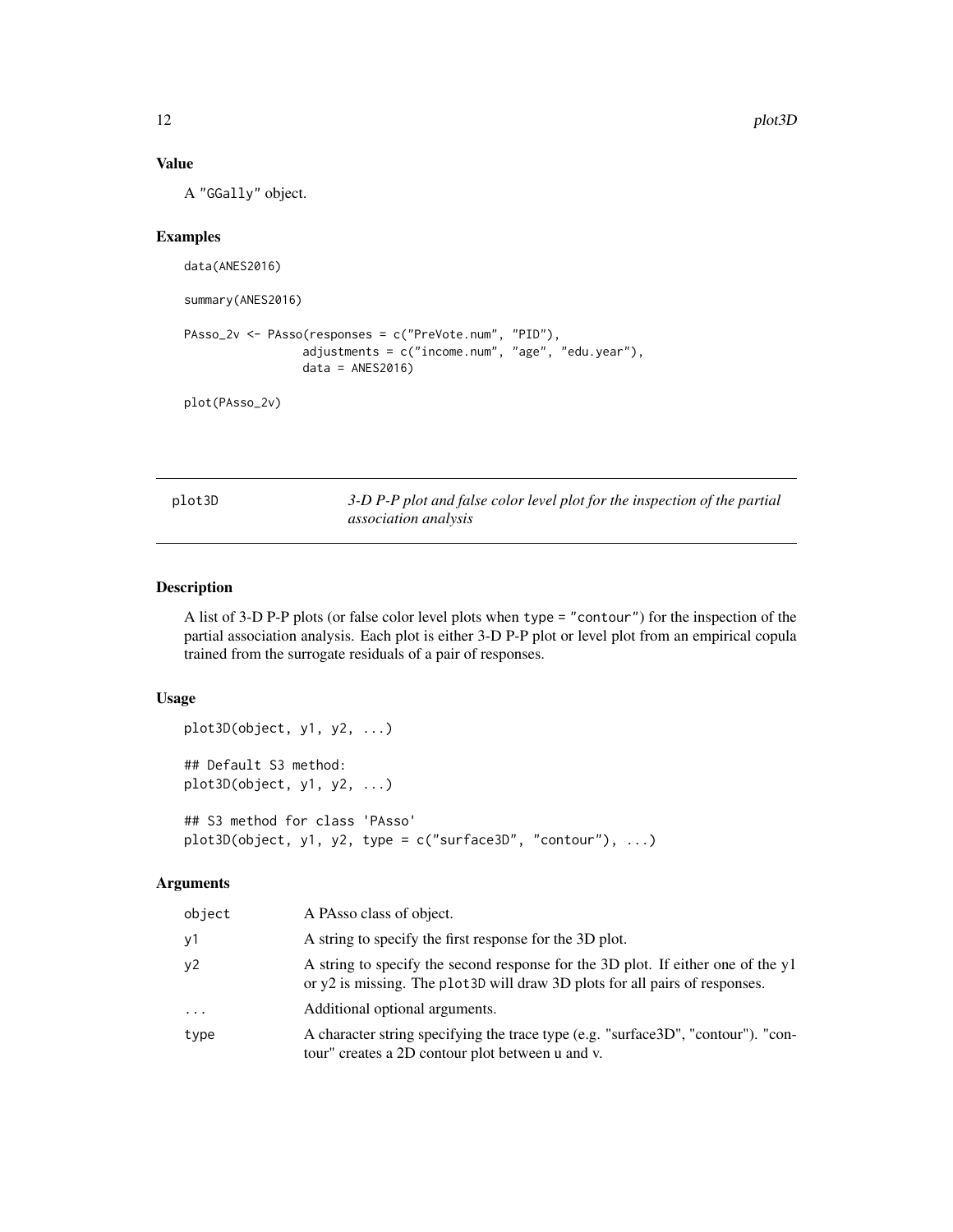#### <span id="page-12-0"></span>print that the contract of the contract of the contract of the contract of the contract of the contract of the contract of the contract of the contract of the contract of the contract of the contract of the contract of the

#### Details

All the plots are based on surrogate residuals generated from "residuals" function in sure. Graphics are designed based on PAsso and "plotly".

## Value

If response y1 or y2 is not specified, a list of "plotly" objects includes all pairs of responses will be returned (with name "response 1 v.s. response 2" etc.). If responses y1 and y2 are specified, returns a 3D plot as "plotly" object.

#### Examples

```
# Did not run this to save time
# data("ANES2016")
# PAsso_3v <- PAsso(responses = c("PreVote.num", "PID", "selfLR"),
# adjustments = c("income.num", "age", "edu.year"),
# data = ANES2016)
# plot3D(PAsso_3v, y1="PID", y2="selfLR")
# plot3D(PAsso_3v, y1="PID", y2="selfLR", type = "contour")
```
#### print *Print partial association matrix*

#### Description

Print partial association matrix

#### Usage

```
## S3 method for class 'PAsso'
print(x, digits = max(2, getOption("digits") - 2), ...)
## S3 method for class 'PAsso.test'
print(x, digits = max(3L, getOption("digits") - 3L), ...)
```
#### Arguments

|                         | A PAsso object for printing out results.          |
|-------------------------|---------------------------------------------------|
| digits                  | A default number to specify decimal digit values. |
| $\cdot$ $\cdot$ $\cdot$ | Additional optional arguments.                    |

## Value

Print partial association matrix of a PAsso object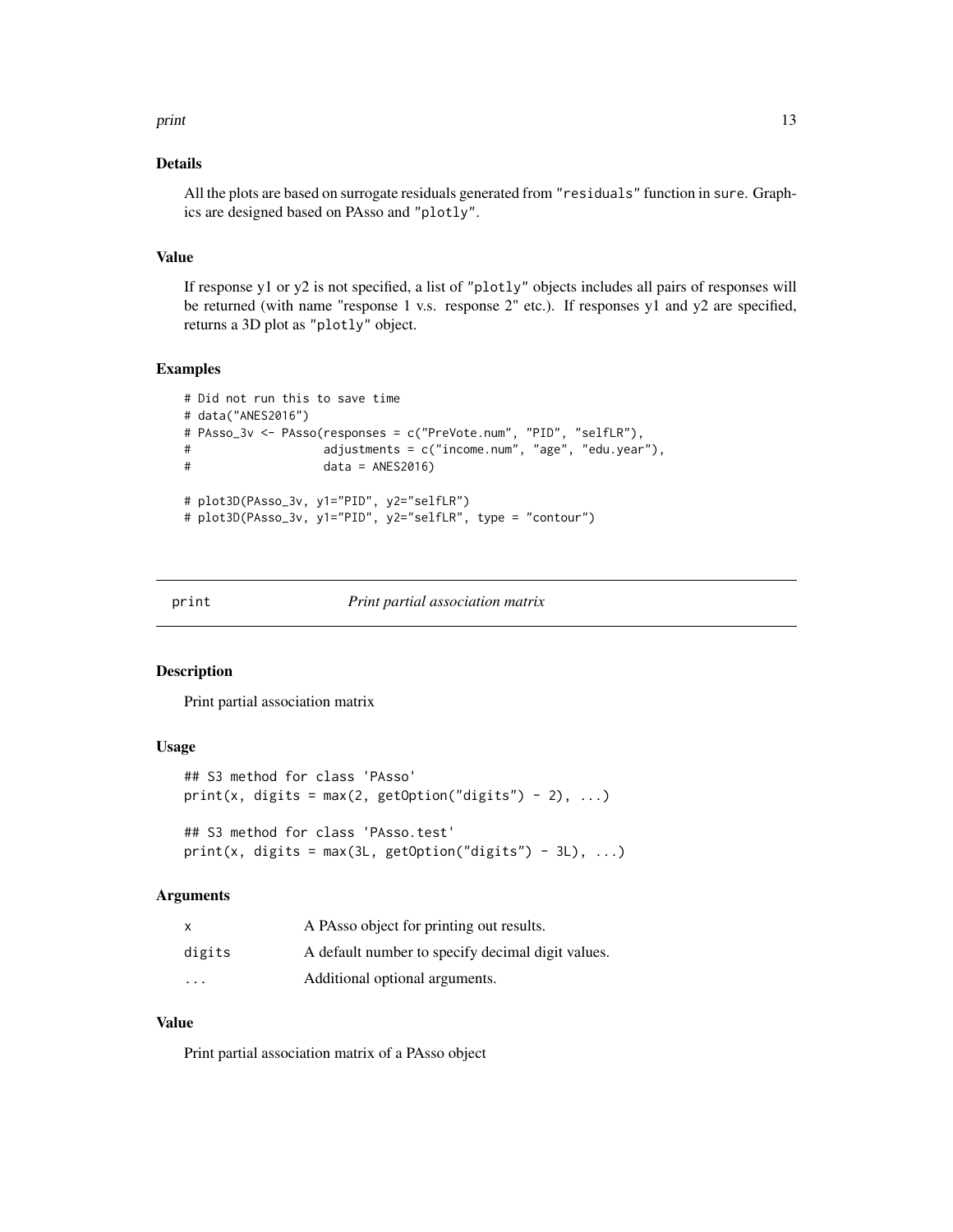<span id="page-13-0"></span>14 residuals

#### Examples

# See PAsso for the example.

residuals *Extract Model Residuals*

## Description

A generic function to simulate surrogate residuals for cumulative link regression models using the latent method described in Liu and Zhang (2017).

It also support the sign-based residuals (Li and Shepherd, 2010), generalized residuals (Franses and Paap, 2001), and deviance residuals for cumulative link regression models.

#### Usage

```
## S3 method for class 'clm'
residuals(
 object,
  type = c("surrogate", "sign", "general", "deviance"),
  jitter = c("latent", "uniform"),
  jitter.uniform.scale = c("probability", "response"),
 nsim = 1L,
  ...
\lambda## S3 method for class 'lrm'
residuals(
 object,
  type = c("surrogate", "sign", "general", "deviance"),
  jitter = c("latent", "uniform"),
  jitter.uniform.scale = c("probability", "response"),
 nsim = 1L,
  ...
\lambda## S3 method for class 'orm'
residuals(
 object,
  type = c("surrogate", "sign", "general", "deviance"),
  jitter = c("latent", "uniform"),
  jitter.uniform.scale = c("probability", "response"),
 nsim = 1L,
  ...
)
```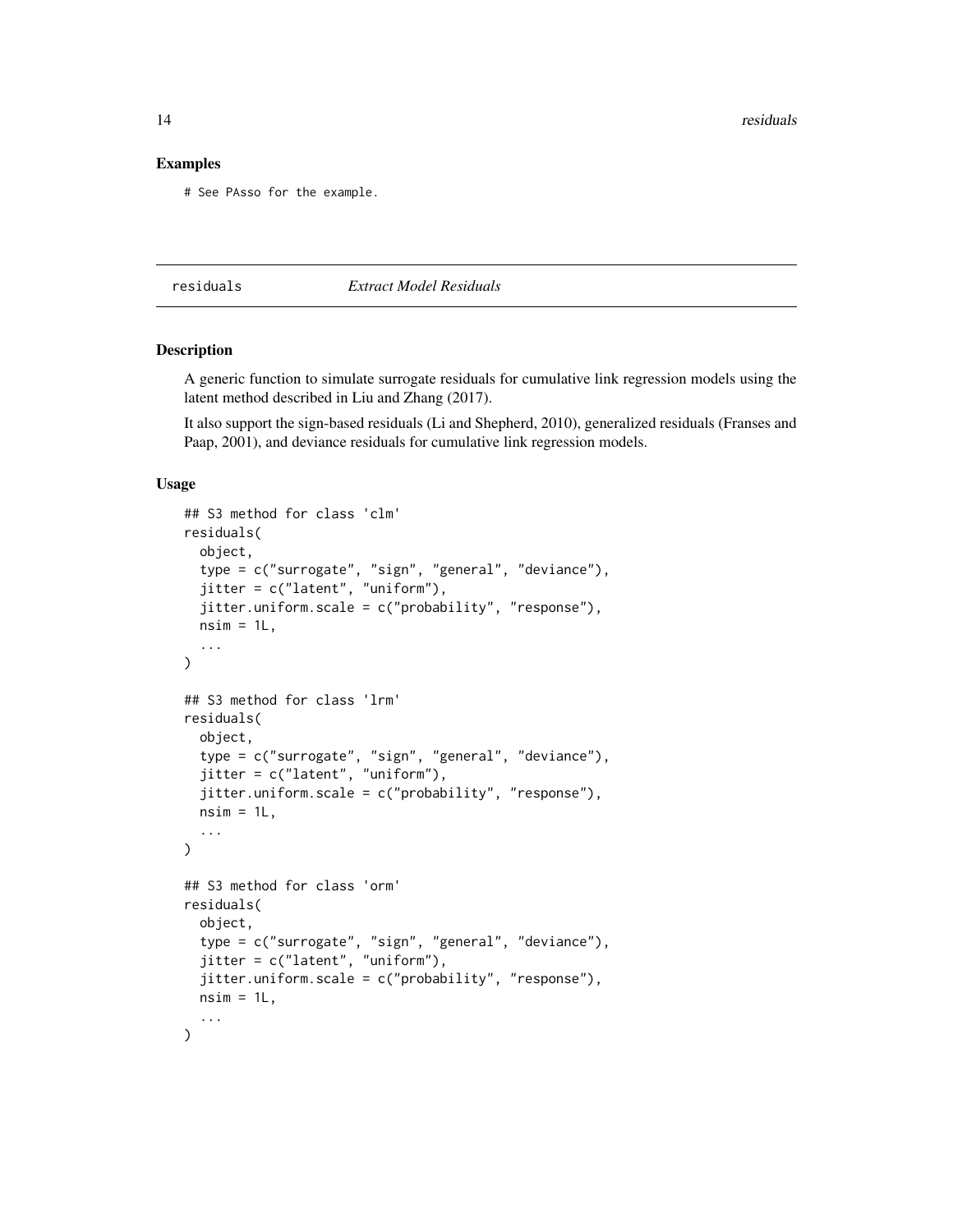```
## S3 method for class 'polr'
residuals(
  object,
  type = c("surrogate", "sign", "general", "deviance"),
  jitter = c("latent", "uniform"),
  jitter.uniform.scale = c("probability", "response"),
 nsim = 1L,
  ...
)
## S4 method for signature 'vglm'
residuals(
  object,
  type = c("surrogate", "sign", "general", "deviance"),
  jitter = c("latent", "uniform"),
  jitter.uniform.scale = c("probability", "response"),
 nsim = 1L,
  ...
\lambda## S4 method for signature 'vgam'
residuals(
 object,
  type = c("surrogate", "sign", "general", "deviance"),
  jitter = c("latent", "uniform"),
  jitter.uniform.scale = c("probability", "response"),
 nsim = 1L,...
\mathcal{L}## S3 method for class 'ord'
residuals(
  object,
  type = c("surrogate", "sign", "general", "deviance", "pearson", "working",
    "response", "partial"),
  jitter = c("latent", "uniform"),
  jitter.uniform.scale = c("probability", "response"),
 nsim = 1L,
  ...
\mathcal{L}## S3 method for class 'PAsso'
residuals(object, draw_id = 1, ...)
```

| object | An object of class PAsso.                                                         |
|--------|-----------------------------------------------------------------------------------|
| type   | The type of residuals which should be returned. The alternatives are: "surrogate" |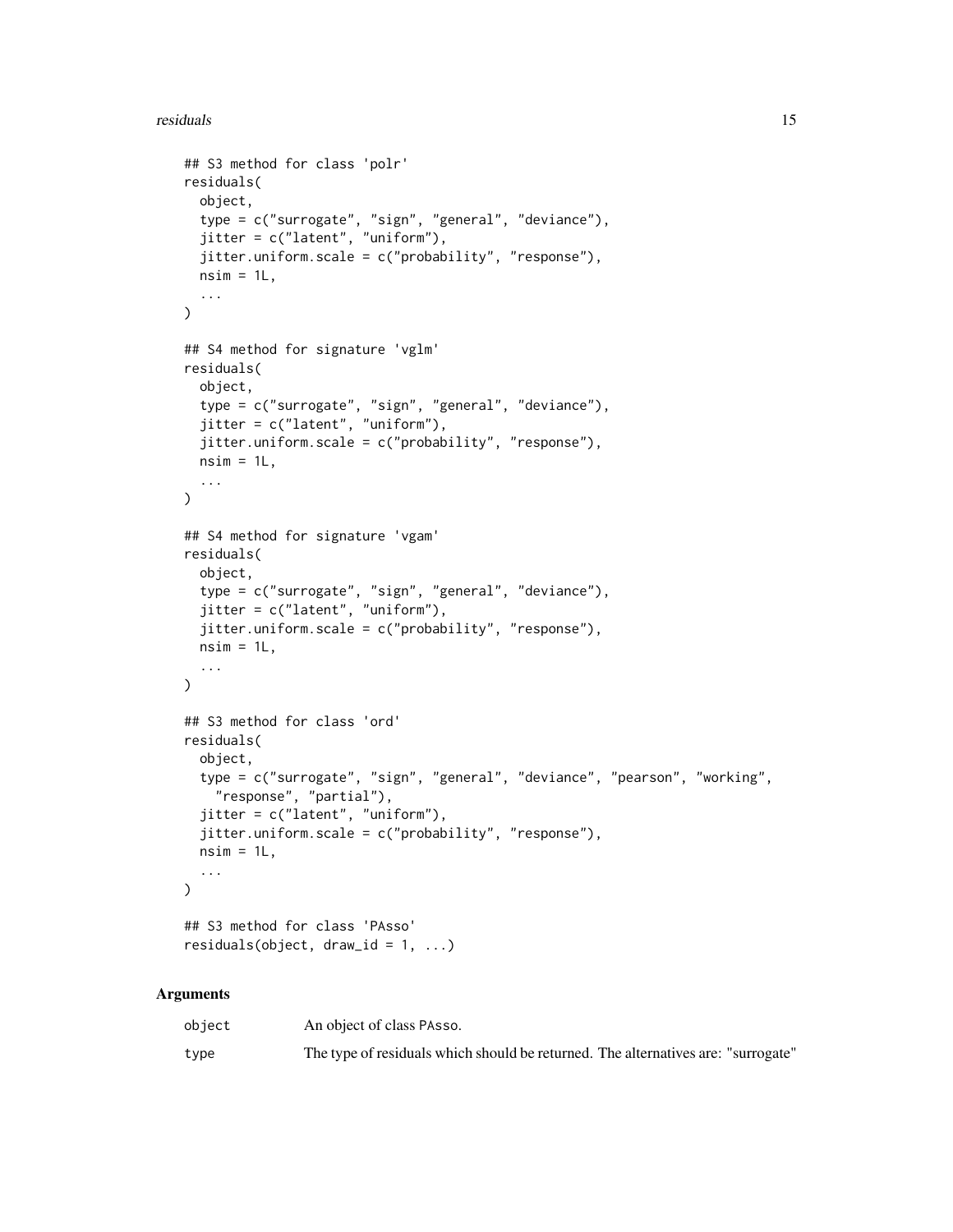<span id="page-15-0"></span>

|                      | (default), "sign", "general", and "deviance". Can be abbreviated.                                                                                                                                                            |  |
|----------------------|------------------------------------------------------------------------------------------------------------------------------------------------------------------------------------------------------------------------------|--|
|                      | surrogate surrogate residuals (Liu and Zhang, 2017);                                                                                                                                                                         |  |
|                      | sign sign-based residuals;                                                                                                                                                                                                   |  |
|                      | general generalized residuals (Franses and Paap, 2001);                                                                                                                                                                      |  |
|                      | deviance deviance residuals (-2*loglik).                                                                                                                                                                                     |  |
| jitter               | When the type $=$ "surrogate", this argument is a character string specifying<br>which method to use to generate the surrogate response values. Current options<br>are "latent" and "uniform". Default is "latent".          |  |
|                      | latent latent approach;                                                                                                                                                                                                      |  |
|                      | uniform jittering uniform approach.                                                                                                                                                                                          |  |
| jitter.uniform.scale |                                                                                                                                                                                                                              |  |
|                      | When the jitter $=$ "uniform", this is a character string specifying the scale on<br>which to perform the jittering whenever jitter = "uniform". Current options<br>are "response" and "probability". Default is "response". |  |
| nsim                 | An integer specifying the number of replicates to use. Default is 1L meaning<br>one simulation only of residuals.                                                                                                            |  |
| $\cdots$             | Additional optional arguments.                                                                                                                                                                                               |  |
| draw_id              | A number refers to the <i>i</i> -th draw of residuals.                                                                                                                                                                       |  |

## Value

A numeric vector of class c("numeric","resids") containing the simulated surrogate residuals. Additionally, if  $nsim > 1$ , then the result will contain the attributes:

- draws A matrix with nsim columns, one for each is a replicate of the surrogate residuals. Note, they correspond to the original ordering of the data;
- draws\_id A matrix with nsim columns. Each column contains the observation number each surrogate residuals corresponds to in draws. (This is used for plotting purposes.)

A matrix of class c("matrix","resids") containing the simulated surrogate residuals used for the partial association analysis in PAsso. Additionally, if rep\_num > 1 in PAsso, then the result will contain the attributes:

draws An array contains all draws of residuals.

## Note

Surrogate response values require sampling from a continuous distribution; consequently, the result will be different with every call to surrogate. The internal functions used for sampling from truncated distributions are based on modified versions of [rtrunc](#page-0-0) and [qtrunc](#page-0-0).

For "glm" objects, only the binomial() family is supported.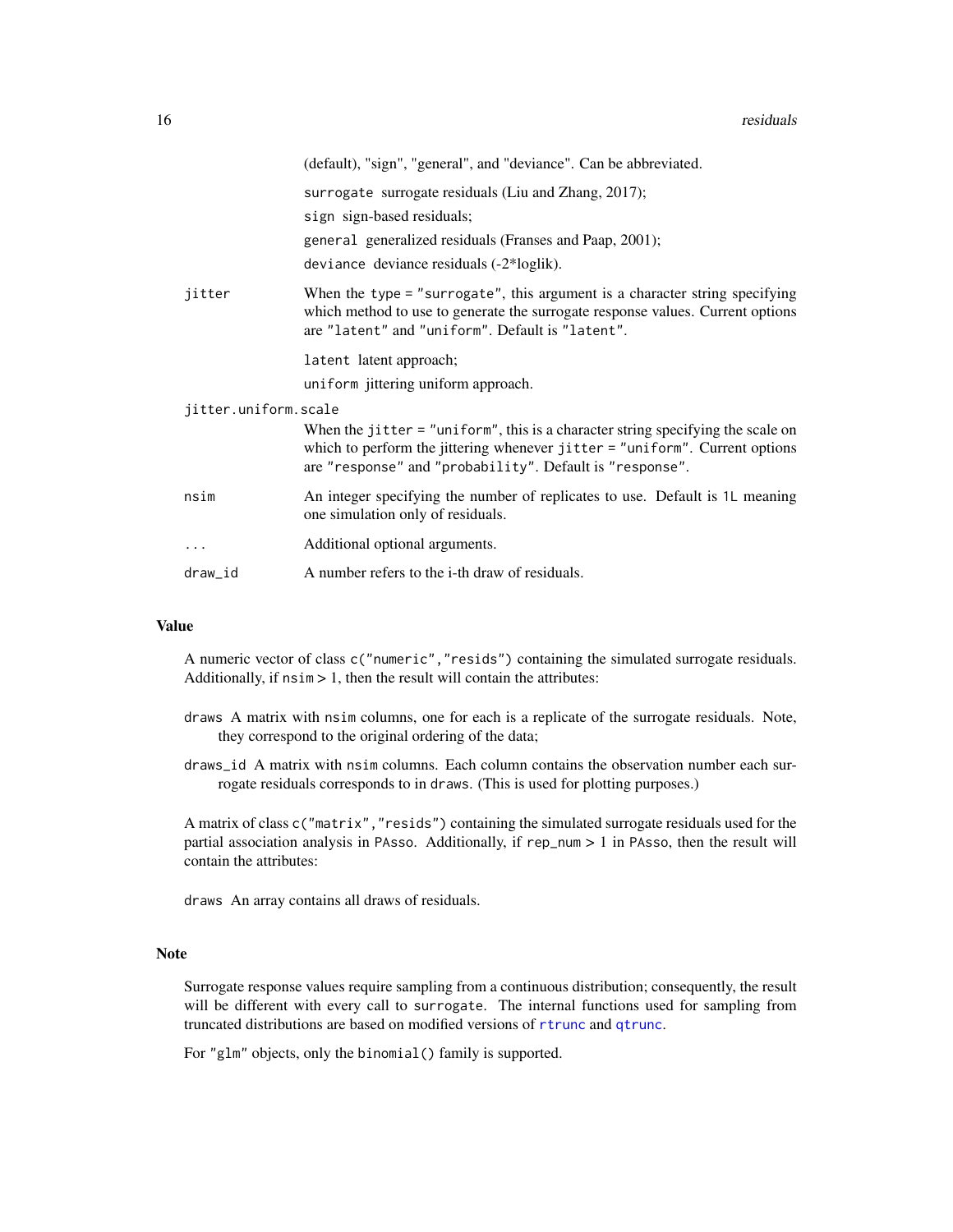#### <span id="page-16-0"></span>summary the contract of the contract of the contract of the contract of the contract of the contract of the contract of the contract of the contract of the contract of the contract of the contract of the contract of the co

#### References

Liu, D., Li, S., Yu, Y., & Moustaki, I. (2020). Assessing partial association between ordinal variables: quantification, visualization, and hypothesis testing. *Journal of the American Statistical Association*, 1-14. doi: [10.1080/01621459.2020.1796394](https://doi.org/10.1080/01621459.2020.1796394)

Liu, D., & Zhang, H. (2018). Residuals and diagnostics for ordinal regression models: A surrogate approach. *Journal of the American Statistical Association*, 113(522), 845-854. doi: [10.1080/](https://doi.org/10.1080/01621459.2017.1292915) [01621459.2017.1292915](https://doi.org/10.1080/01621459.2017.1292915)

Li, C., & Shepherd, B. E. (2010). Test of association between two ordinal variables while adjusting for covariates. *Journal of the American Statistical Association*, 105(490), 612-620. doi: [10.1198/](https://doi.org/10.1198/jasa.2010.tm09386) [jasa.2010.tm09386](https://doi.org/10.1198/jasa.2010.tm09386)

Franses, P. H., & Paap, R. (2001). *Quantitative models in marketing research*. Cambridge University Press. doi: [10.1017/CBO9780511753794](https://doi.org/10.1017/CBO9780511753794)

## Examples

```
# Generate data from a quadratic probit model
set.seed(101)
n < -2000x \le runif(n, min = -3, max = 6)
z \le -10 + 3 \times x - 1 \times x^2 + \text{norm}(n)y \leftarrow ifelse(z \leftarrow 0, yes = 0, no = 1)
# Scatterplot matrix
pairs(\sim x + y + z)
# Misspecified mean structure
fm1 <- glm(y \sim x, family = binomial(link = "probit"))
diagnostic.plot(fm1)
# Correctly specified mean structure
fm2 <- glm(y \sim x + I(x \sim 2), family = binomial(link = "probit"))
diagnostic.plot(fm2)
# Load data
data("ANES2016")
PAsso_1 <- PAsso(responses = c("PreVote.num", "PID"),
                  adjustments = c("income.num", "age", "edu.year"),
                  data = ANES2016# Compute residuals
res1 <- residuals(PAsso_1)
```
summary *Summary of partial association analysis*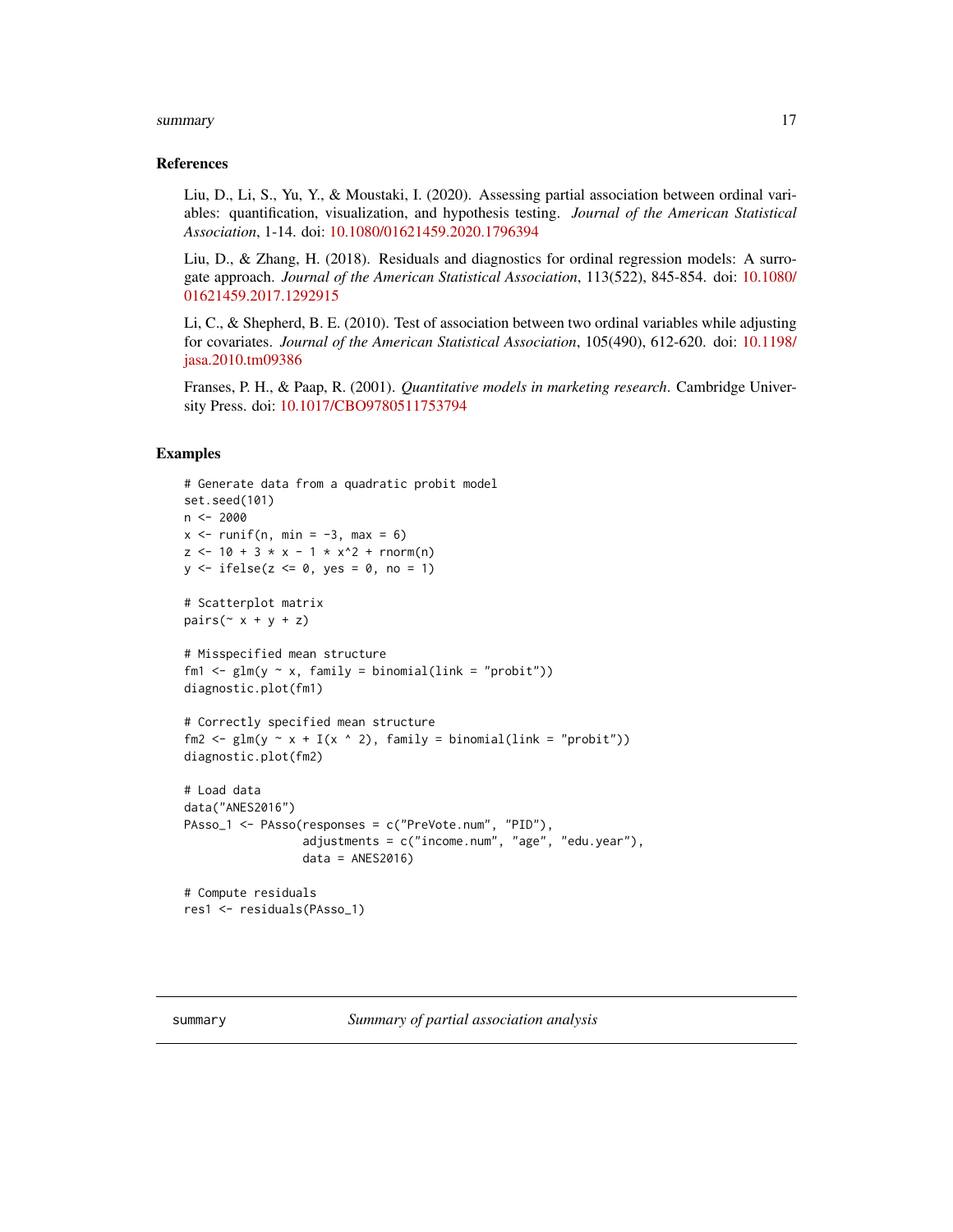#### <span id="page-17-0"></span>Description

This function summarizes the partial association analysis by providing partial association matrix, marginal association matrix, and a matrix of the models' coefficients. The partial correlation coefficient matrix displays the partial association between each pair of responses after adjusting the covariates. While the marginal coefficient matrix displays association before the adjustment.

#### Usage

```
## S3 method for class 'PAsso'
summary(object, digits = max(3L, getOption("digits") - 2L), \dots)
```
#### Arguments

| object                  | A PAsso object to draw the summarized results, which includes partial associa-<br>tion matrix and a matrix of the models' coefficients. |
|-------------------------|-----------------------------------------------------------------------------------------------------------------------------------------|
| digits                  | A default number to specify decimal digit values.                                                                                       |
| $\cdot$ $\cdot$ $\cdot$ | Additional optional arguments.                                                                                                          |

## Value

For a PAsso object, print its partial association matrix, marginal association matrix, and a matrix of the models' coefficients.

#### Examples

# See PAsso for the example.

surrogate *Surrogate response*

#### Description

Simulate surrogate response values for cumulative link regression models using the latent method described in Liu and Zhang (2017).

#### Usage

```
surrogate(
  object,
 method = c("latent", "uniform"),
  jitter.uniform.scale = c("probability", "response"),
 nsim = 1L,
  ...
)
```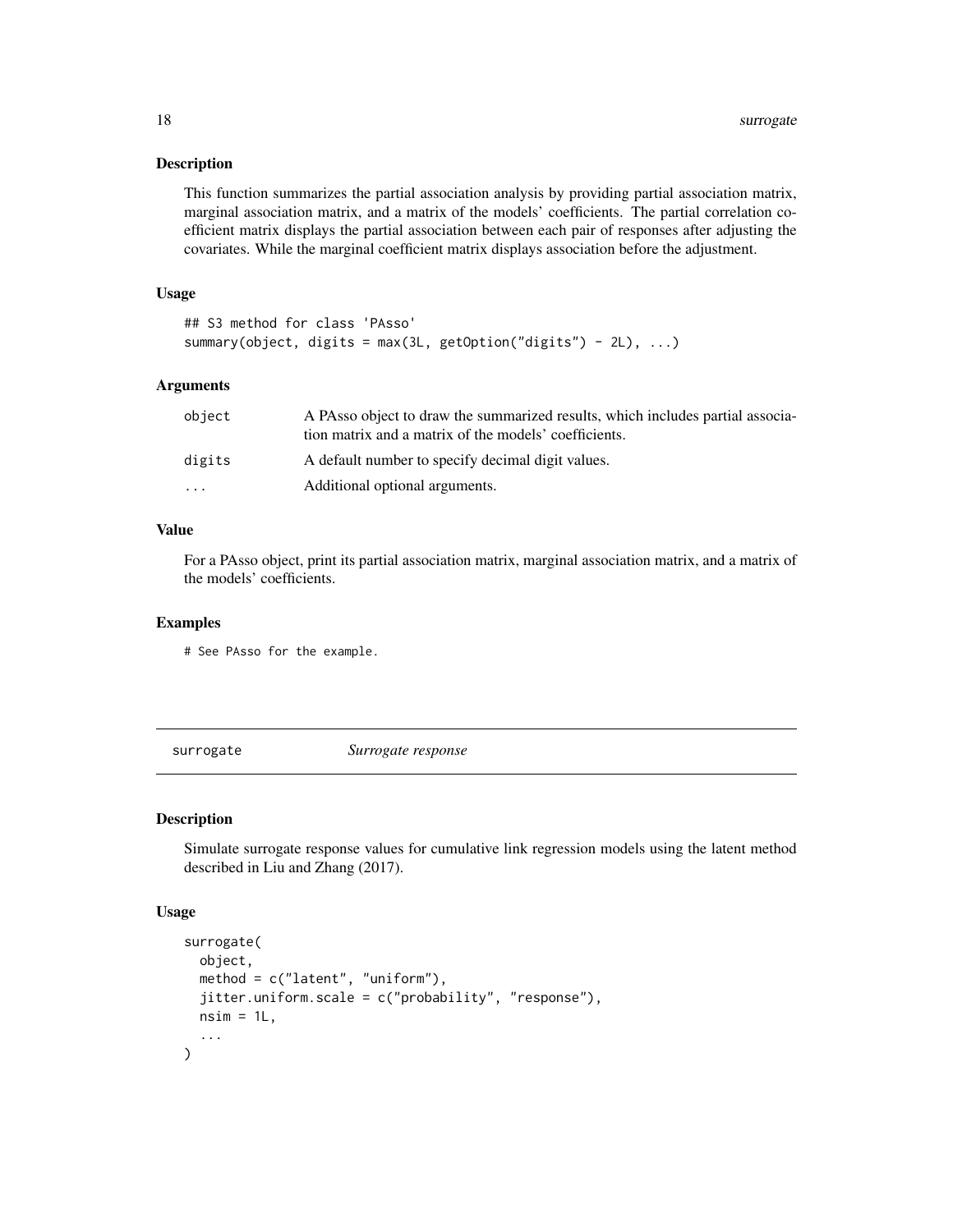#### <span id="page-18-0"></span>surrogate and the state of the state of the state of the state of the state of the state of the state of the state of the state of the state of the state of the state of the state of the state of the state of the state of

#### Arguments

| object               | An object of class clm, glm lrm, orm, polr, or vglm.                                                                                                                                |
|----------------------|-------------------------------------------------------------------------------------------------------------------------------------------------------------------------------------|
| method               | Character string specifying which method to use to generate the surrogate re-<br>sponse values. Current options are "latent" and "uniform". Default is "latent".                    |
| jitter.uniform.scale |                                                                                                                                                                                     |
|                      | Character string specifying the scale on which to perform the jittering whenever<br>method = "uniform". Current options are "response" and "probability".<br>Default is "response". |
| nsim                 | Integer specifying the number of bootstrap replicates to use. Default is 1L mean-<br>ing no bootstrap samples.                                                                      |
| $\cdot$              | Additional optional arguments. (Currently ignored.)                                                                                                                                 |

## Value

A numeric vector of class c("numeric","surrogate") containing the simulated surrogate response values. Additionally, if  $nsim > 1$ , then the result will contain the attributes:

- boot\_reps A matrix with nsim columns, one for each bootstrap replicate of the surrogate values. Note, these are random and do not correspond to the original ordering of the data;
- boot\_id A matrix with nsim columns. Each column contains the observation number each surrogate value corresponds to in boot\_reps. (This is used for plotting purposes.)

#### Note

Surrogate response values require sampling from a continuous distribution; consequently, the result will be different with every call to surrogate. The internal functions used for sampling from truncated distributions are based on modified versions of truncdist:rtrunc and truncdist:qtrunc.

For "glm" objects, only the binomial() family is supported.

#### References

Liu, D., Li, S., Yu, Y., & Moustaki, I. (2020). Assessing partial association between ordinal variables: quantification, visualization, and hypothesis testing. *Journal of the American Statistical Association*, 1-14. doi: [10.1080/01621459.2020.1796394](https://doi.org/10.1080/01621459.2020.1796394)

Liu, D., & Zhang, H. (2018). Residuals and diagnostics for ordinal regression models: A surrogate approach. *Journal of the American Statistical Association*, 113(522), 845-854. doi: [10.1080/](https://doi.org/10.1080/01621459.2017.1292915) [01621459.2017.1292915](https://doi.org/10.1080/01621459.2017.1292915)

Nadarajah, S., & Kotz, S. (2006). R Programs for Truncated Distributions. *Journal of Statistical Software*, 16(Code Snippet 2), 1 - 8. doi: [10.18637/jss.v016.c02](https://doi.org/10.18637/jss.v016.c02)

## Examples

```
# Generate data from a quadratic probit model
set.seed(101)
n < -2000x \le runif(n, min = -3, max = 6)
z \le -10 + 3*x - 1*x^2 + \text{rnorm}(n)
```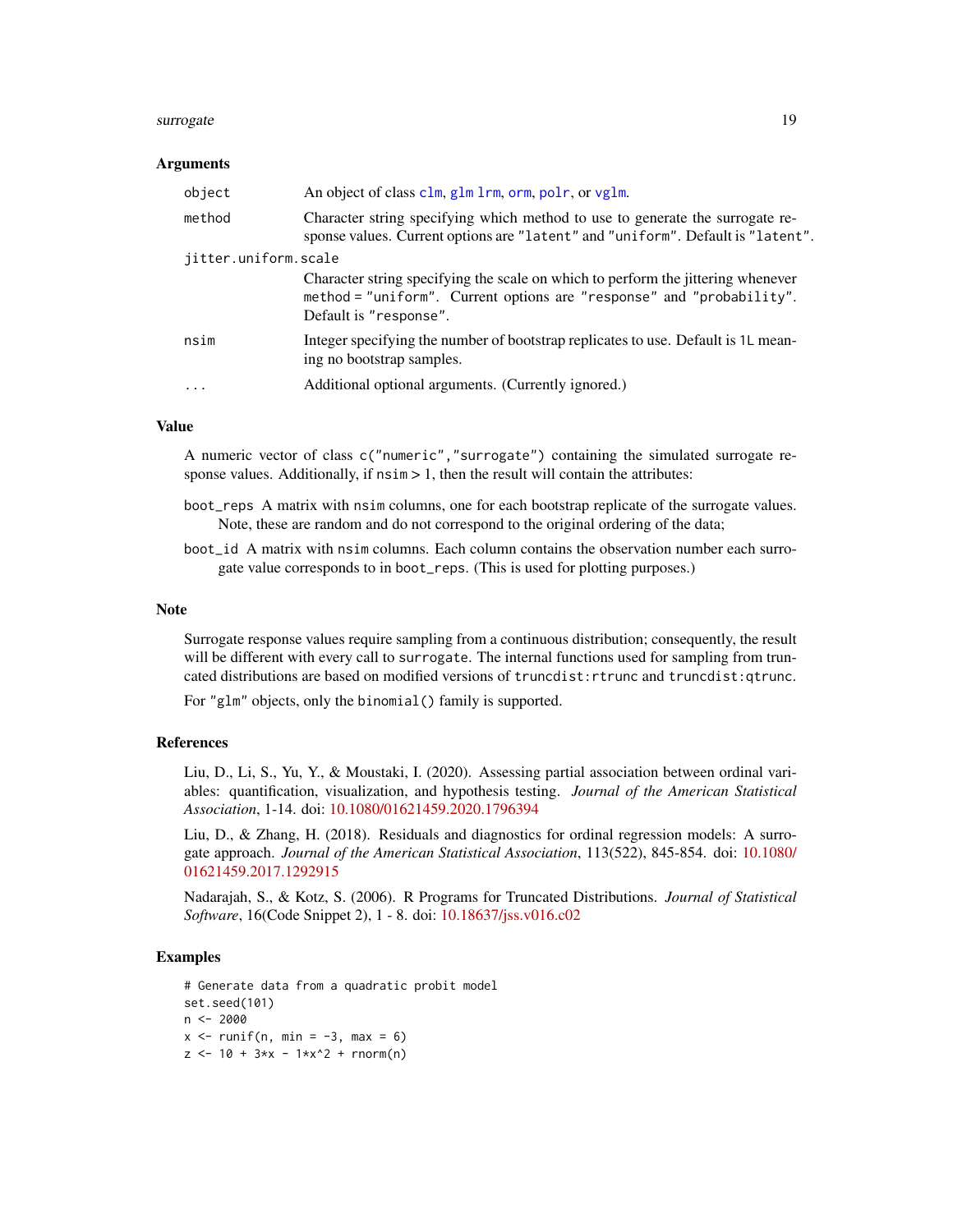```
y \leftarrow ifelse(z \leftarrow 0, yes = 0, no = 1)
# Scatterplot matrix
pairs(\sim x + y + z)
# Setup for side-by-side plots
par(mfrow = c(1, 2))# Misspecified mean structure
fm1 <- glm(y \sim x, family = binomial(link = "probit"))
s1 <- surrogate(fm1)
scatter.smooth(x, s1 - fm1$linear.predictors,
               main = "Misspecified model",
               ylab = "Surrogate residual",
               lparse = list(lwd = 3, col = "red2"))abline(h = 0, lty = 2, col = "blue2")# Correctly specified mean structure
fm2 <- glm(y \sim x + I(x \sim 2), family = binomial(link = "probit"))
s2 <- surrogate(fm2)
scatter.smooth(x, s2 - fm2$linear.predictors,
               main = "Correctly specified model",
               ylab = "Surrogate residual",
               lparse = list(lwd = 3, col = "red2"))abline(h = 0, 1ty = 2, col = "blue2")
```

```
dev.off() # reset to defaults once finish
```
test *Hypothesis testing of the partial association coefficients*

#### Description

This function use bootstrapping to conduct hypothesis testing for the partial association coefficients. It directly applies onto the "PAsso" class of object generated by "PAsso".

#### Usage

```
test(object, bootstrap_rep = 300, H0 = 0, parallel = FALSE)
```

| object   | An object of "PAsso" class, which is generated by "PAsso" function.              |
|----------|----------------------------------------------------------------------------------|
|          | bootstrap_rep The number of bootstrap replications. It may be slow.              |
| Н0       | null hypothesis of partial correlation coefficient.                              |
| parallel | logical argument whether conduct parallel for bootstrapping partial association. |

<span id="page-19-0"></span>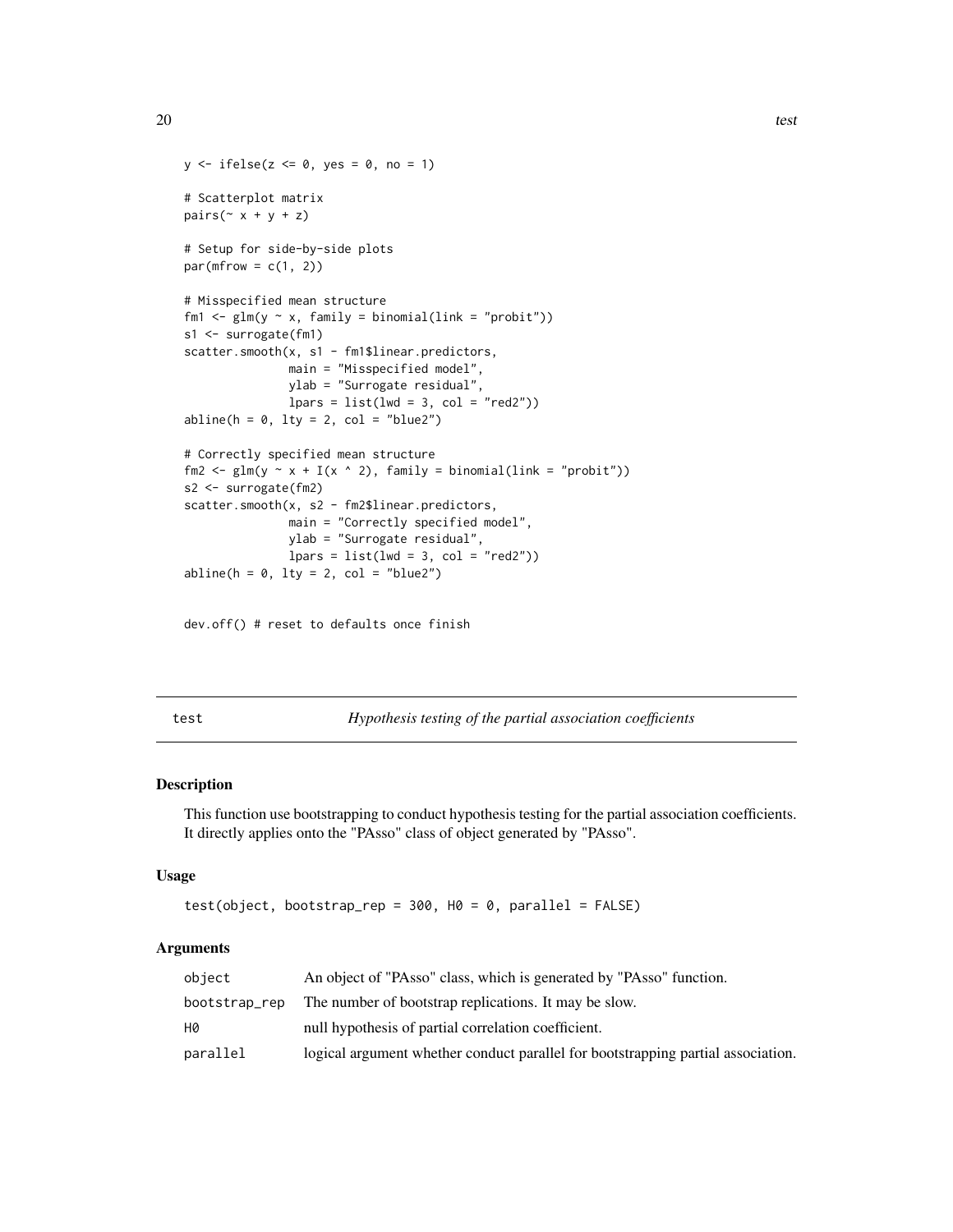test 21

## Examples

```
# Import ANES2016 data in "PAsso"
data(ANES2016)
# Parial association:
PAsso_2v <- PAsso(responses = c("PreVote.num", "PID"),
                adjustments = c("income.num", "age", "edu.year"),
                data = ANES2016)summary(PAsso_2v, digits=4)
```
PAsso\_2v\_test <- test(object = PAsso\_2v, bootstrap\_rep=20, H0=0, parallel=FALSE) PAsso\_2v\_test